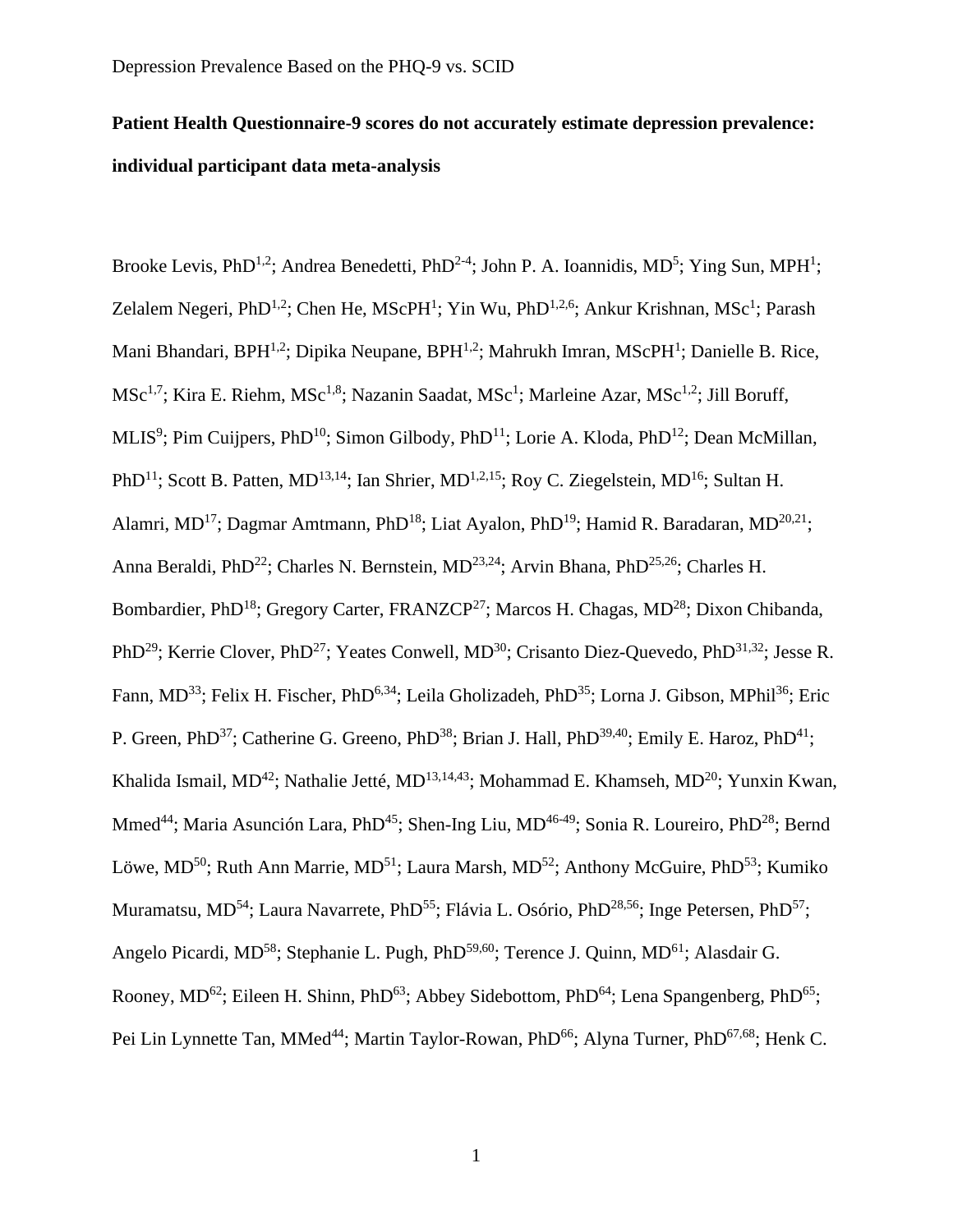van Weert, MD<sup>69</sup>; Paul A. Vöhringer, MD<sup>70-72</sup>; Lynne I. Wagner, PhD<sup>73,74</sup>; Jennifer White, PhD<sup>75</sup>; Kirsty Winkley, PhD<sup>76</sup>; Brett D. Thombs, PhD<sup>1,2,4,6,7,77,78</sup>

<sup>1</sup>Lady Davis Institute for Medical Research, Jewish General Hospital, Montréal, Québec, Canada; <sup>2</sup>Department of Epidemiology, Biostatistics and Occupational Health, McGill University, Montréal, Québec, Canada; <sup>3</sup>Respiratory Epidemiology and Clinical Research Unit, McGill University Health Centre, Montréal, Québec, Canada; <sup>4</sup>Department of Medicine, McGill University, Montréal, Québec, Canada; <sup>5</sup>Department of Medicine, Department of Health Research and Policy, Department of Biomedical Data Science, Department of Statistics, Stanford University, Stanford, California, USA; <sup>6</sup>Department of Psychiatry, McGill University, Montréal, Québec, Canada; <sup>7</sup>Department of Psychology, McGill University, Montréal, Québec, Canada; <sup>8</sup>Department of Mental Health, Bloomberg School of Public Health, Johns Hopkins University, Baltimore, Maryland, USA; <sup>9</sup>Schulich Library of Physical Sciences, Life Sciences, and Engineering, McGill University, Montréal, Québec, Canada; <sup>10</sup>Department of Clinical, Neuro and Developmental Psychology, Amsterdam Public Health Research Institute, Vrije Universiteit Amsterdam, the Netherlands; <sup>11</sup>Hull York Medical School and the Department of Health Sciences, University of York, Heslington, York, UK; <sup>12</sup>Library, Concordia University, Montréal, Québec, Canada; <sup>13</sup>Department of Community Health Sciences, University of Calgary, Calgary, Alberta, Canada; <sup>14</sup>Hotchkiss Brain Institute and O'Brien Institute for Public Health, University of Calgary, Calgary, Alberta, Canada; <sup>15</sup>Department of Family Medicine, McGill University, Montréal, Québec, Canada; <sup>16</sup>Department of Medicine, Johns Hopkins University School of Medicine, Baltimore, Maryland, USA; <sup>17</sup>Faculty of Medicine, King Abdulaziz University, Jeddah, Makkah, Saudi Arabia; <sup>18</sup>Department of Rehabilitation Medicine, University of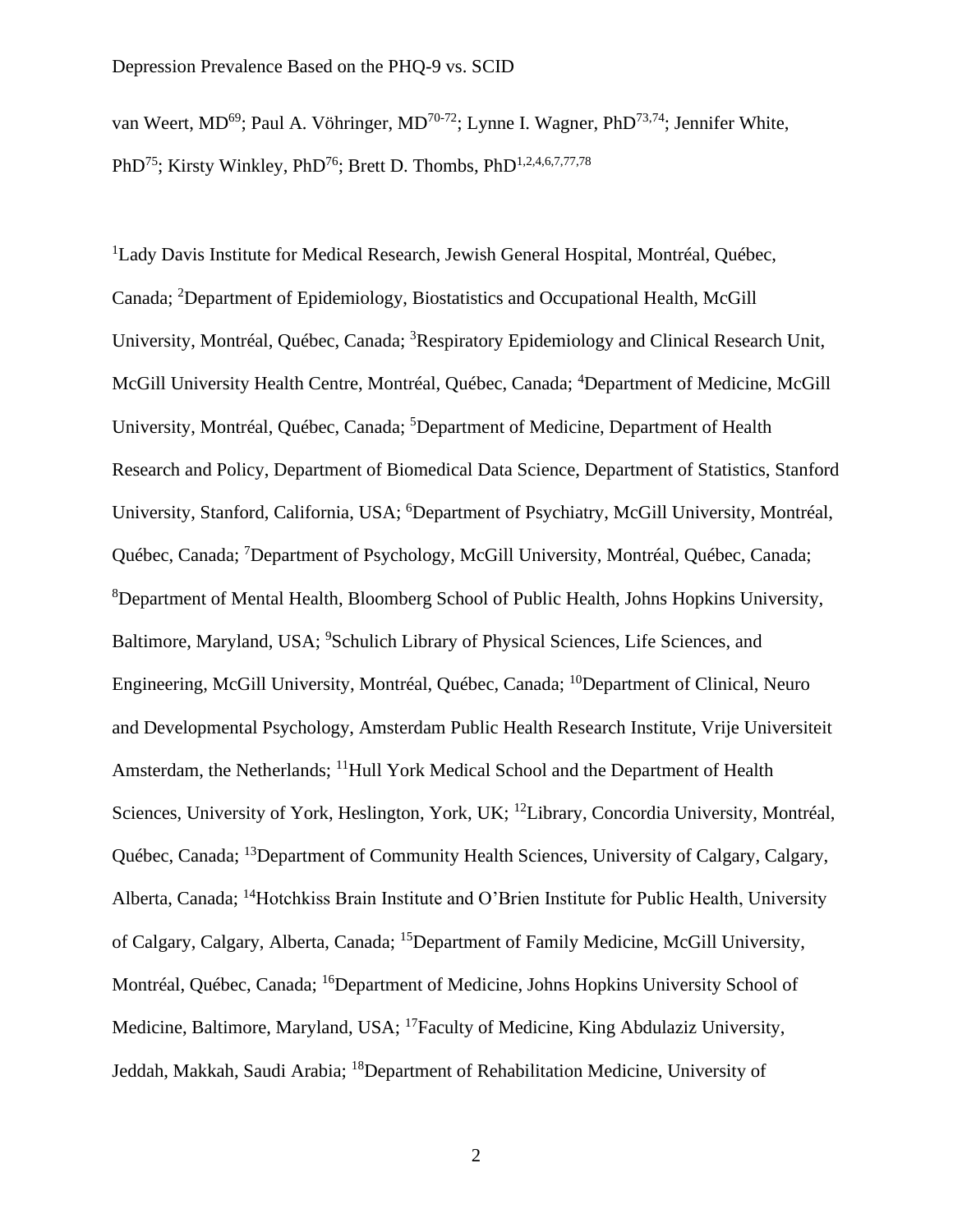Washington, Seattle, Washington, USA; <sup>19</sup>Louis and Gabi Weisfeld School of Social Work, Bar Ilan University, Ramat Gan, Israel; <sup>20</sup>Endocrine Research Center, Institute of Endocrinology and Metabolism, Iran University of Medical Sciences, Tehran, Iran; <sup>21</sup>Ageing Clinical  $\&$ Experimental Research Team, Institute of Applied Health Sciences, School of Medicine, Medical Sciences and Nutrition, University of Aberdeen, Aberdeen, Scotland, UK; <sup>22</sup>Kbo-Lech-Mangfall-Klinik Garmisch-Partenkirchen, Klinik für Psychiatrie, Psychotherapie & Psychosomatik, Lehrkrankenhaus der Technischen Universität München, Munich, Germany; <sup>23</sup>University of Manitoba IBD Clinical and Research Centre, Winnipeg, Manitoba, Canada; <sup>24</sup>Department of Internal Medicine, Max rady College of Medicine, Rady Faculty of Health Sciences, University of Manitoba, Winnipeg, Manitoba, Canada; <sup>25</sup>Centre for Rural Health, School of Nursing and Public Health, College of Health Sciences, University of KwaZulu-Natal, Durban, KwaZulu-Natal, South Africa; <sup>26</sup>Health Systems Research Unit, South African Medical Research Council, South Africa; <sup>27</sup>Centre for Brain and Mental Health Research, University of Newcastle, New South Wales, Australia; <sup>28</sup>Department of Neurosciences and Behavior, Ribeirão Preto Medical School, University of São Paulo, Ribeirão Preto, Brazil; <sup>29</sup>Department of Community Medicine, University of Zimbabwe, Harare, Zimbabwe; <sup>30</sup>Department of Psychiatry, University of Rochester Medical Center, Rochester, New York, USA; <sup>31</sup>Servei de Psiquiatria, Hospital Germans Trias i Pujol, Badalona, Spain; <sup>32</sup>Departament de Psiquiatria i Medicina Legal, Universitat Autònoma de Barcelona, Badalona, Spain; <sup>33</sup>Department of Psychiatry and Behavioral Sciences, University of Washington, Seattle, Washington, USA; <sup>34</sup>Department of Psychosomatic Medicine, Center for Internal Medicine and Dermatology, Charité - Universitätsmedizin Berlin, Germany; <sup>35</sup>Faculty of Health, University of Technology Sydney, Sydney, Australia; <sup>36</sup>Tropical Epidemiology Group, Faculty of Epidemiology and Population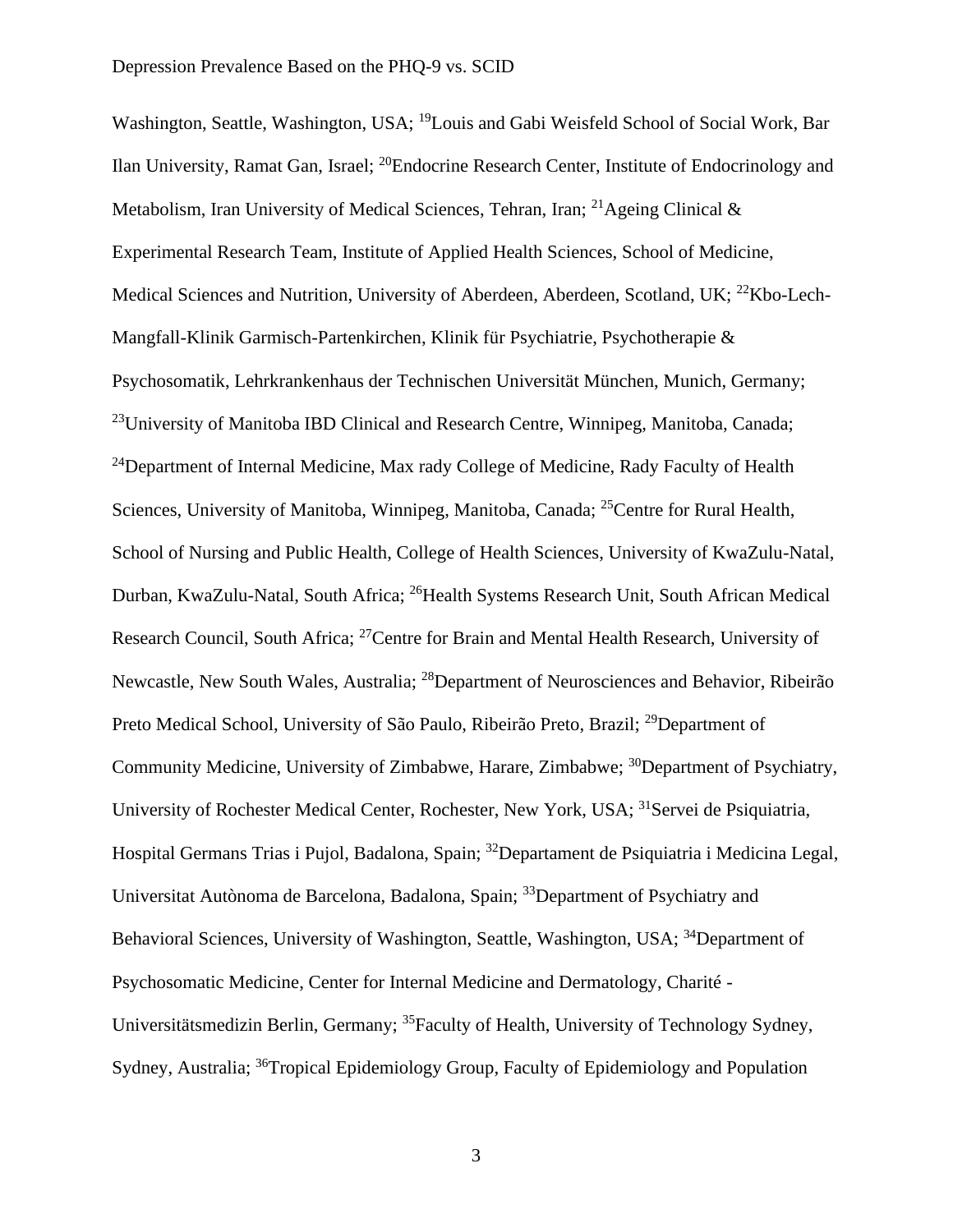Health, London School of Hygiene and Tropical Medicine, London, UK; <sup>37</sup>Duke Global Health Institute, Duke University, Durham, North Carolina, USA; <sup>38</sup>School of Social Work, University of Pittsburgh, Pittsburgh, Pennsylvania, USA; <sup>39</sup>Global and Community Mental Health Research Group, Department of Psychology, Faculty of Social Sciences, University of Macau, Macau Special Administrative Region, China; <sup>40</sup>Department of Health, Behavior, and Society, Johns Hopkins Bloomberg School of Public Health, Baltimore, Maryland, USA; <sup>41</sup>Center For American Indian Health, Department of International Health, Johns Hopkins Bloomberg School of Public Health, Baltimore, Maryland, United States; <sup>42</sup>Department of Psychological Medicine, Institute of Psychiatry, Psychology and Neurosciences, King's College London Weston Education Centre, London, UK; <sup>43</sup>Department of Neurology, Icahn School of Medicine at Mount Sinai, New York, New York, USA; <sup>44</sup>Department of Psychological Medicine, Tan Tock Seng Hospital, Singapore; <sup>45</sup>Instituto Nacional de Psiquiatría Ramón de la Fuente Muñiz. San Lorenzo Huipulco, Tlalpan, México D. F. Mexico; <sup>46</sup>Programme in Health Services & Systems Research, Duke-NUS Medical School, Singapore; <sup>47</sup>Department of Psychiatry, Mackay Memorial Hospital, Taipei, Taiwan; <sup>48</sup>Department of Medical Research, Mackay Memorial Hospital, Taipei, Taiwan; <sup>49</sup>Department of Medicine, Mackay Medical College, Taipei, Taiwan; <sup>50</sup>Department of Psychosomatic Medicine and Psychotherapy, University Medical Center Hamburg-Eppendorf, Hamburg, Germany; <sup>51</sup>Departments of Medicine and Community Health Sciences, Max Rady College of Medicine, Rady Faculty of Health Sciences, University of Manitoba, Winnipeg, Manitoba, Canada; <sup>52</sup>Baylor College of Medicine, Houston and Michael E. DeBakey Veterans Affairs Medical Center, Houston, Texas, USA; <sup>53</sup>Department of Nursing, St. Joseph's College, Standish, Maine, USA; <sup>54</sup>Department of Clinical Psychology, Graduate School of Niigata Seiryo University, Niigata, Japan; <sup>55</sup>Department of Epidemiology and Psychosocial Research, Instituto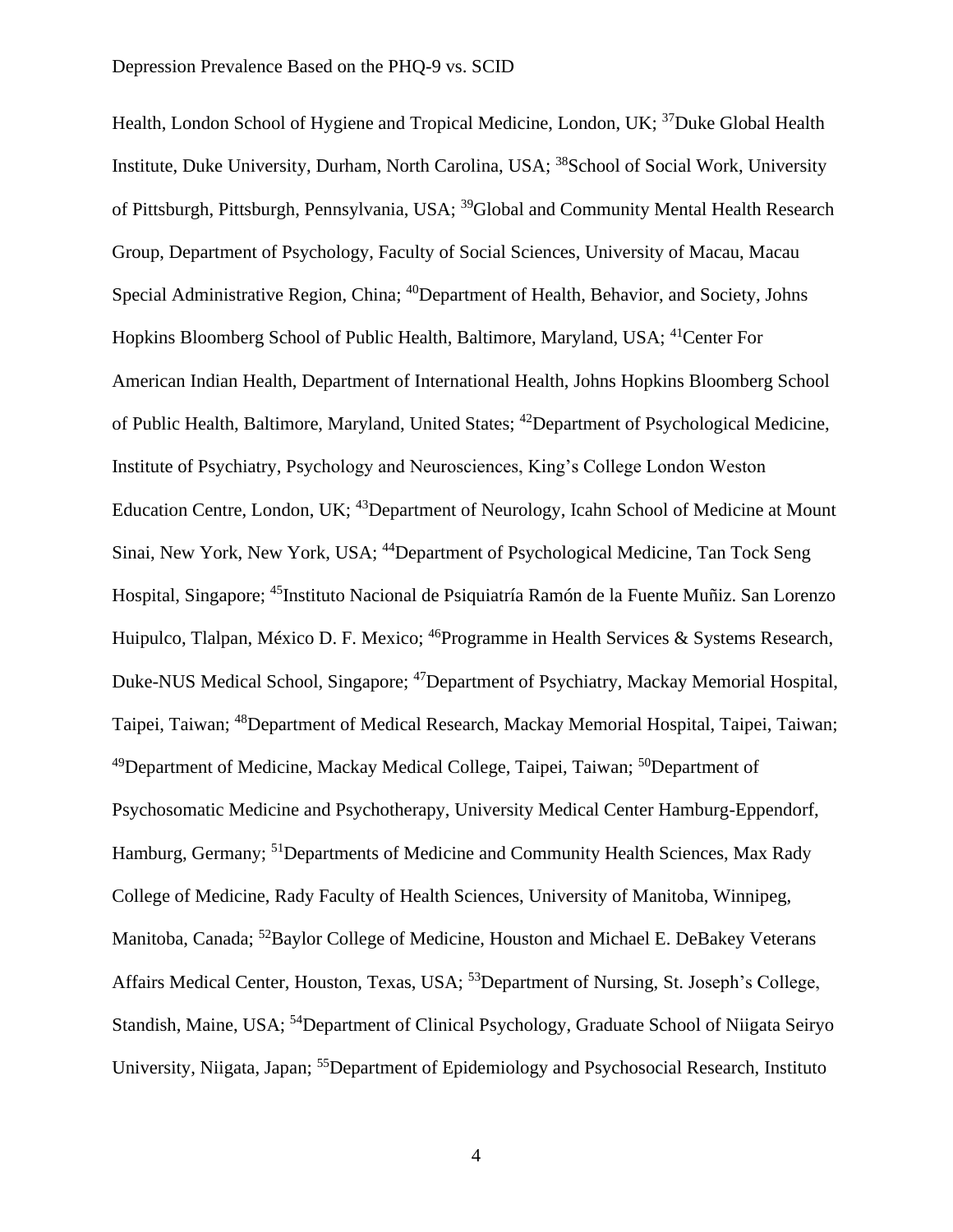Nacional de Psiquiatría Ramón de la Fuente Muñiz, Ciudad de México, México; <sup>56</sup>National Institute of Science and Technology, Translational Medicine, Ribeirão Preto, Brazil; <sup>57</sup>Centre for Rural Health, School of Nursing and Public Health, University of KwaZulu-Natal, South Africa; <sup>58</sup>Centre for Behavioural Sciences and Mental Health, Italian National Institute of Health, Rome, Italy; <sup>59</sup>NRG Oncology Statistics and Data Management Center, Philadelphia, PA, USA;  $60$ American College of Radiology, Philadelphia, PA, USA; <sup>61</sup>Institute of Cardiovascular & Medical Sciences, University of Glasgow, Glasgow, Scotland; <sup>62</sup>Division of Psychiatry, Royal Edinburgh Hospital, University of Edinburg, Edinburgh, Scotland, UK; <sup>63</sup>Department of Behavioral Science, University of Texas M. D. Anderson Cancer Center, Houston, Texas, USA; <sup>64</sup>Allina Health, Minneapolis, Minnesota, USA; <sup>65</sup>Department of Medical Psychology and Medical Sociology, University of Leipzig, Germany; <sup>66</sup>Institute of Cardiovascular and Medical Science, University of Glasgow, Glasgow, Scotland; <sup>67</sup>School of Medicine and Public Health, University of Newcastle, New South Wales, Newcastle, Australia; <sup>68</sup>Deakin University, IMPACT Strategic Research Centre, School of Medicine, Barwon Health, Geelong, Victoria, Australia; <sup>69</sup>Department of General Practice, Amsterdam Institute for General Practice and Public Health, Amsterdam University Medical Centers, Location AMC, Amsterdam, the Netherlands; <sup>70</sup>Department of Psychiatry and Mental Health, Clinical Hospital, Universidad de Chile, Santiago, Chile; <sup>71</sup>Millennium Institute for Depression and Personality Research (MIDAP), Ministry of Economy, Macul, Santiago, Chile; <sup>72</sup>Psychiatry Department, Tufts Medical Center, Tufts University, Boston, USA; <sup>73</sup>Department of Social Sciences and Health Policy, Wake Forest School of Medicine, Wake Forest University, Winston-Salem, North Carolina, USA; <sup>74</sup>Wake Forest Baptist Comprehensive Cancer Center, Winston-Salem, North Carolina, USA; <sup>75</sup>Department of Physiotherapy, School of Primary and Allied Health Care,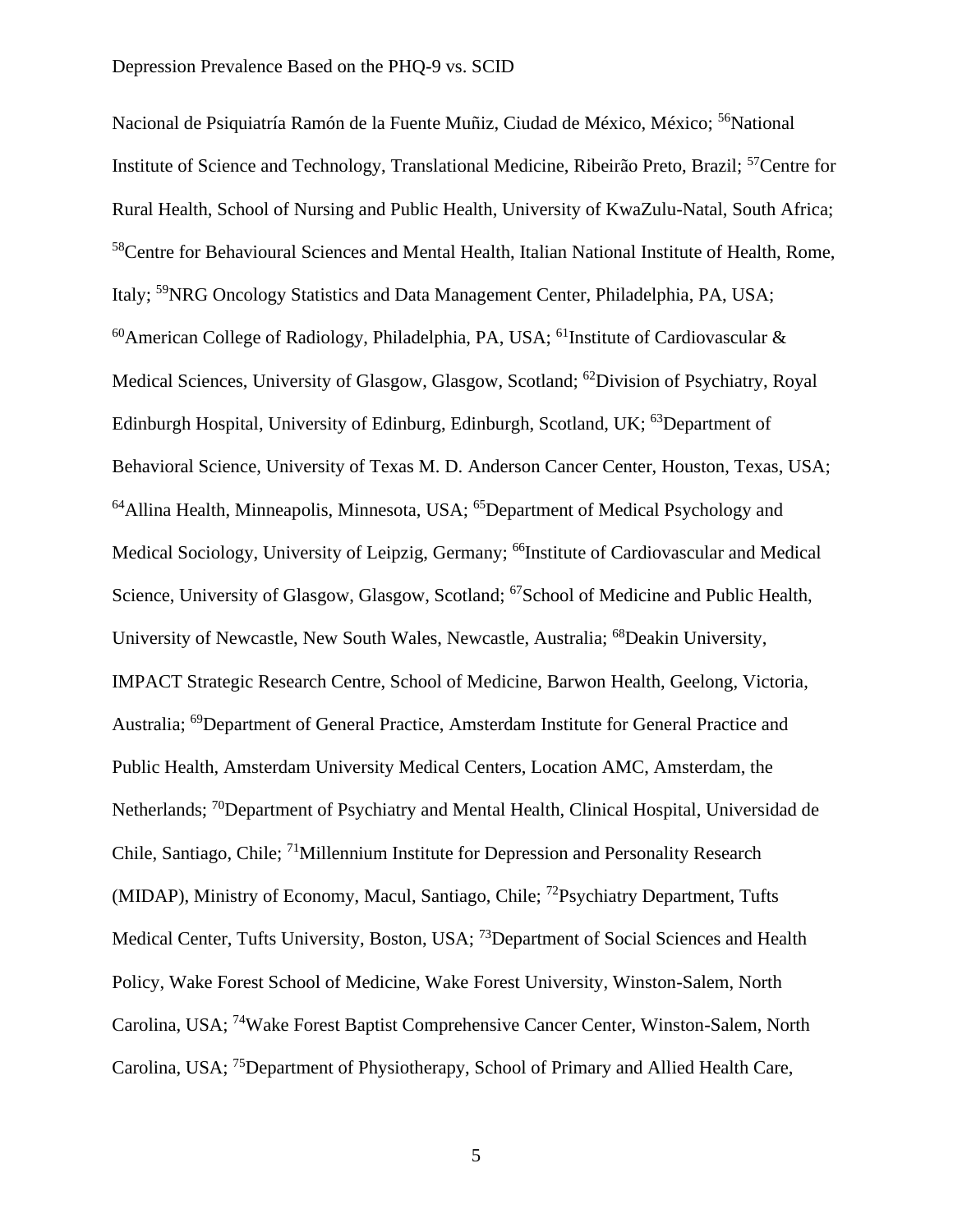Monash University, Melbourne, Australia; <sup>76</sup>Florence Nightingale Faculty of Nursing, Midwifery & Palliative Care, King's College London, London, UK; <sup>77</sup>Department of Educational and Counselling Psychology, McGill University, Montréal, Québec, Canada; <sup>78</sup>Biomedical Ethics Unit, McGill University, Montréal, Québec, Canada.

**Correspondence Author:** Brett D. Thombs, PhD; Jewish General Hospital; 4333 Cote Ste Catherine Road; Montreal, Quebec, Canada. H3T 1E4. Tel: (514) 340-8222 ext. 25112; Email: [brett.thombs@mcgill.ca.](mailto:brett.thombs@mcgill.ca) ORCID: 0000-0002-5644-8432

**Word count:** 3,000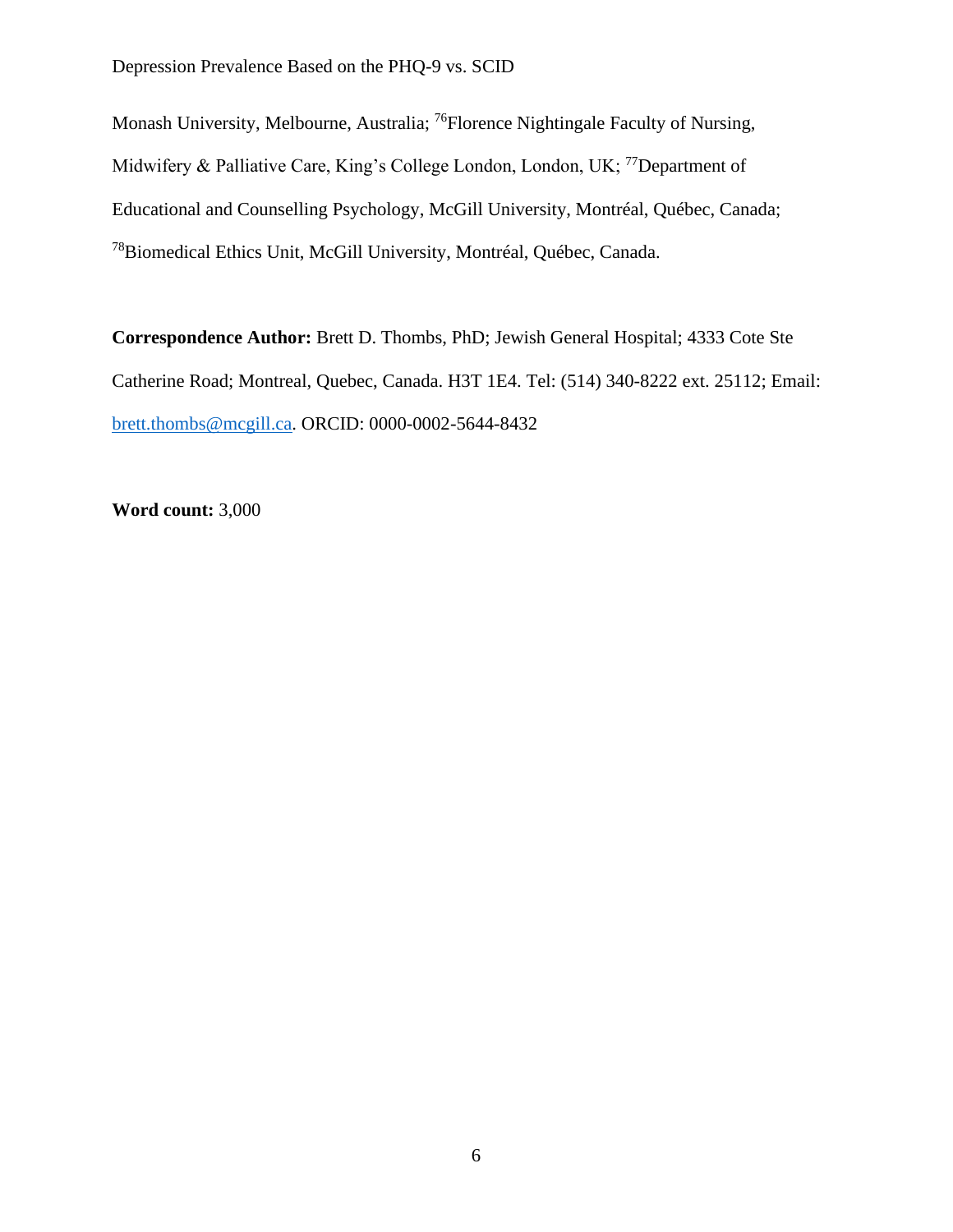## **ABSTRACT**

**Objective:** Depression symptom questionnaires are not for diagnostic classification. Patient Health Questionnaire-9 (PHQ-9) scores  $> 10$  are nonetheless often used to estimate depression prevalence. We compared  $PHQ-9 \ge 10$  prevalence to Structured Clinical Interview for DSM (SCID) major depression prevalence and assessed whether an alternative PHQ-9 cutoff could more accurately estimate prevalence.

**Study design and setting:** Individual participant data meta-analysis of datasets comparing PHQ-9 scores to SCID major depression status.

**Results:** 9,242 participants (1,389 SCID major depression cases) from 44 primary studies were included. Pooled PHQ-9  $\geq$  10 prevalence was 24.6% (95% CI: 20.8%, 28.9%); pooled SCID major depression prevalence was 12.1% (95% CI: 9.6%, 15.2%); pooled difference was 11.9% (95% CI: 9.3%, 14.6%). Mean study-level PHQ-9  $\geq$  10 to SCID-based prevalence ratio was 2.5 times. PHQ-9  $\geq$  14 and the PHQ-9 diagnostic algorithm provided prevalence closest to SCID major depression prevalence, but study-level prevalence differed from SCID-based prevalence by an average absolute difference of 4.8% for PHQ-9  $\geq$  14 (95% prediction interval: -13.6%, 14.5%) and 5.6 % for the PHQ-9 diagnostic algorithm (95% prediction interval: -16.4%, 15.0%). **Conclusion:**  $PHO-9 \ge 10$  substantially overestimates depression prevalence. There is too much heterogeneity to correct statistically in individual studies.

**Key words:** depression prevalence, PHQ-9, SCID, individual participant data meta-analysis

**Running title:** Depression prevalence based on PHQ-9 vs. SCID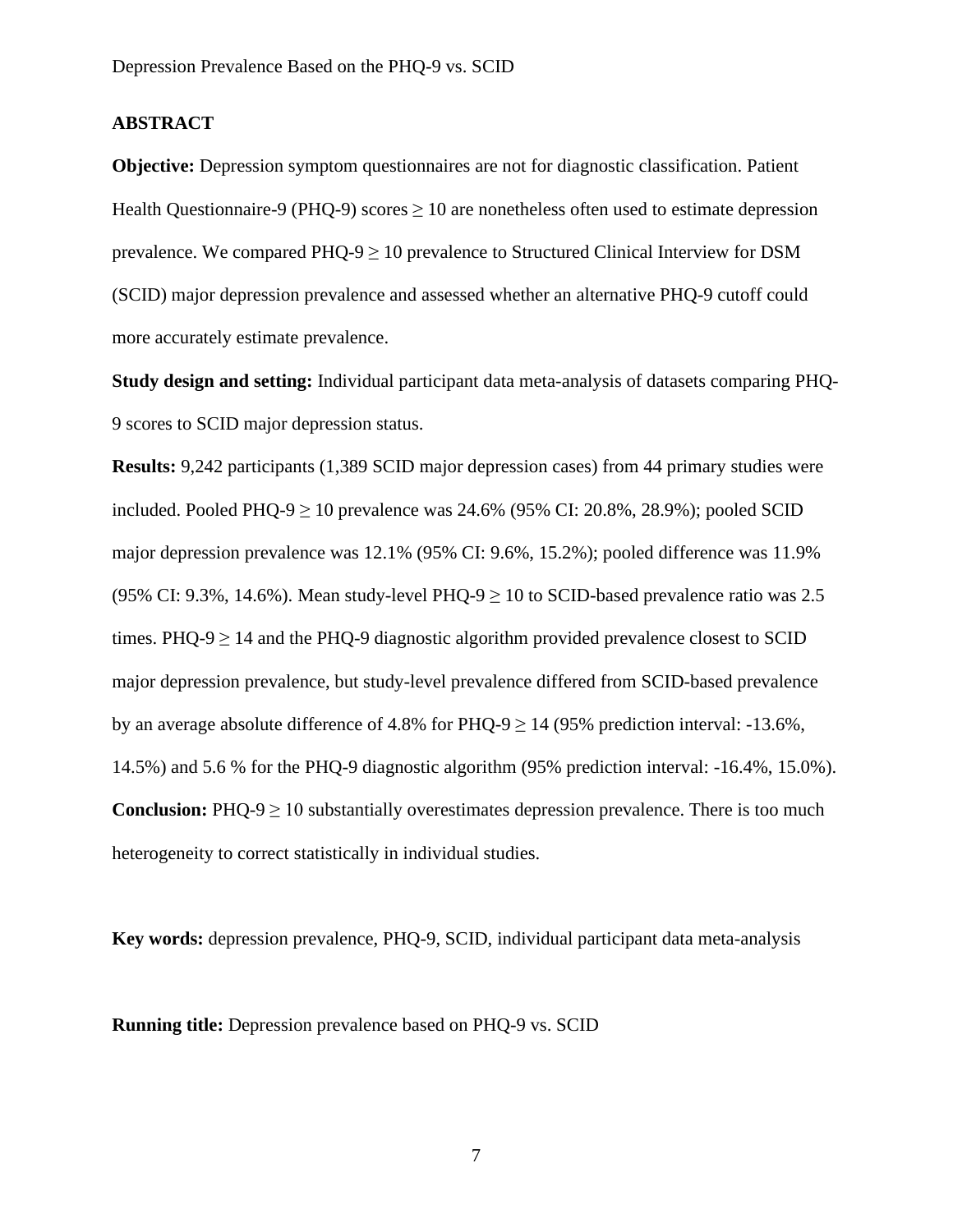## **HIGHLIGHTS**

- We compared Patient Health Questionnaire-9 (PHQ-9)  $\geq$  10 prevalence to Structured Clinical Interview for DSM (SCID) major depression prevalence in 44 primary studies (9,242 participants, 1,389 SCID major depression cases) that administered the PHQ-9 and SCID.
- We also examined whether an alternative PHQ-9 cutoff could more accurately estimate prevalence.
- Pooled PHQ-9  $\geq$  10 prevalence (25%) was double pooled SCID major depression prevalence (12%); pooled difference from each study was 12%.
- PHQ-9 ≥ 14 and PHQ-9 diagnostic algorithm prevalence most closely matched SCID major depression prevalence, but study-level PHQ-9  $\geq$  14 and PHQ-9 diagnostic algorithm prevalence differed from SCID major depression prevalence with 95% prediction intervals of -14% to 15% and -16% to 15%, respectively.
- Estimates of depression prevalence should be based on validated diagnostic interviews designed for determining case status; users should evaluate published reports of depression prevalence to ensure that they are based on methods intended to classify major depression.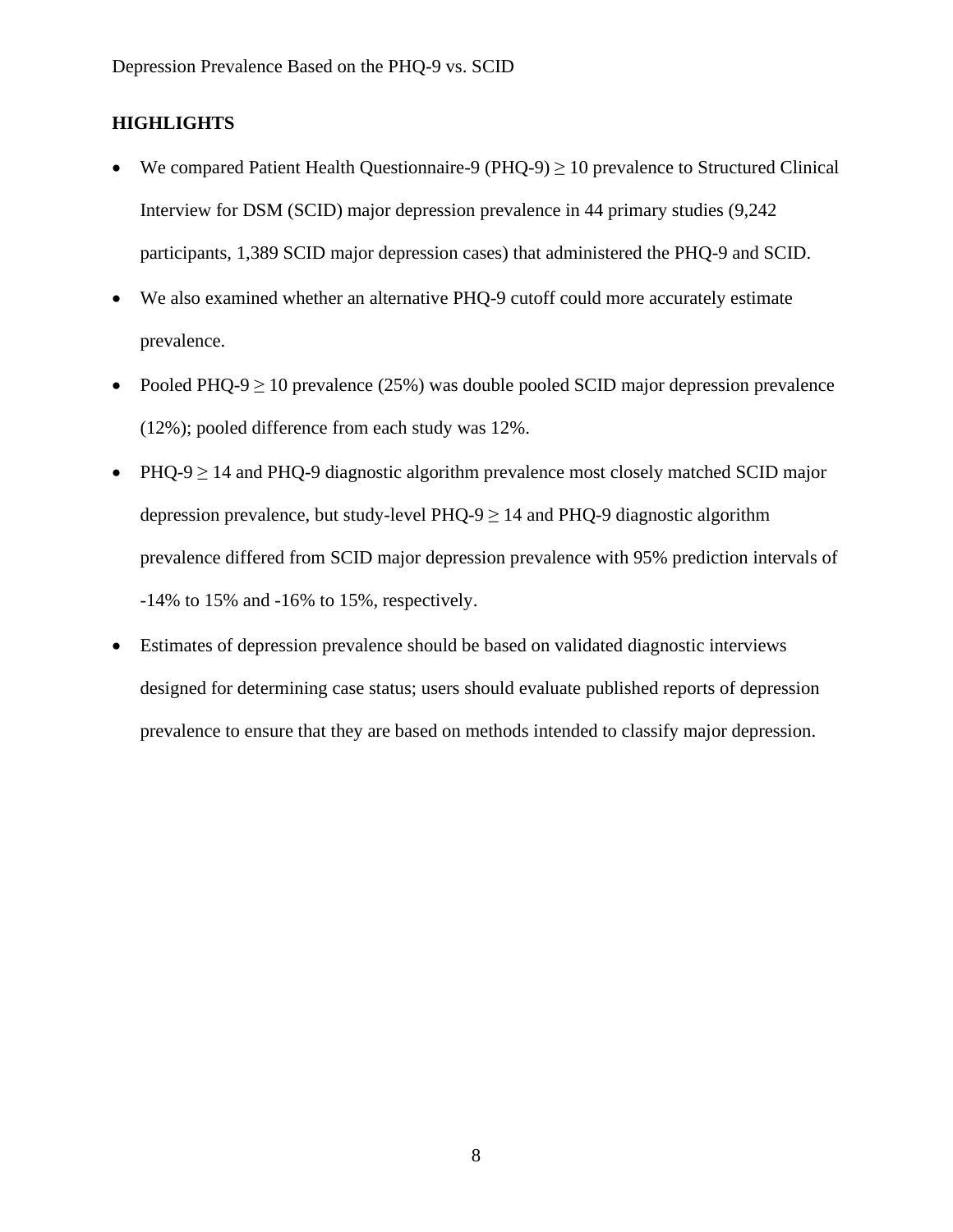## **1. INTRODUCTION**

Disease prevalence estimates have important implications for interpreting medical research, understanding disease burden, and making decisions about healthcare resource utilization.<sup>1</sup> In mental health research, major depression classification requires using validated diagnostic interviews.<sup>2,3</sup> Administering diagnostic interviews in large enough samples to estimate prevalence, however, is resource intensive. Thus, researchers sometimes use self-report depression symptom questionnaires, or screening tools, instead, and label the percentage of participants scoring above a screening cutoff as depression prevalence.<sup>4,5</sup> A 2018 study identified 19 primary studies listed in PubMed in a 3-month period whose titles indicated that they assessed prevalence of depression or depressive disorders and found that 89% were based on screening questionnaires only. 4

Some self-report questionnaires include the same symptoms evaluated in validated diagnostic interviews. None, however, include all components of diagnostic interviews, such as assessment of functional impairment or investigation of non-psychiatric medical conditions that can cause similar symptoms. <sup>4</sup> Using depression symptom questionnaires and cutoffs intended for screening to assess depression prevalence may overestimate prevalence. This is because screening attempts to identify previously unrecognized cases; cutoffs are set to cast a wide net and identify many more patients who may have depression than meet diagnostic criteria.

A recent review examined meta-analyses of depression prevalence published in 2008- 2017.<sup>5</sup> Of 81 prevalence estimates reported in abstracts of 69 meta-analyses, 10% were based on diagnostic interviews, 44% were based on screening or rating tools, and 46% combined results from diagnostic interviews and screening or rating tools. Mean reported prevalence was 31% among meta-analyses based on screening or rating tools compared to 17% with diagnostic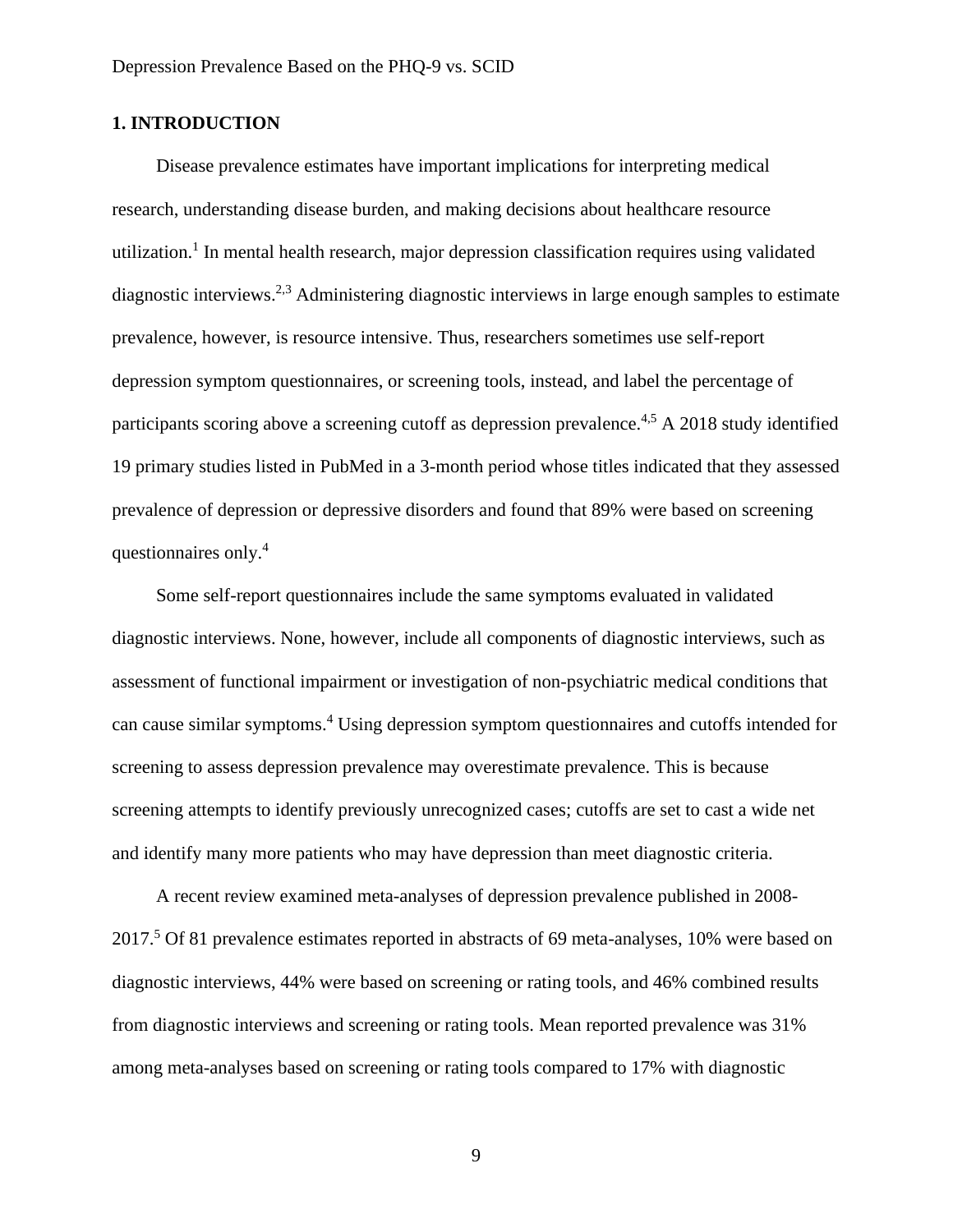interviews.<sup>5</sup> The degree to which screening tools exaggerate prevalence, however, depends on the screening tool and cutoff used.<sup>4,5</sup>

We do not know of any studies that have evaluated the degree to which specific screening tool and cutoff combinations overestimate depression prevalence.<sup>4,5</sup> The Patient Health Questionnaire-9 (PHQ-9) $6-8$  is the most commonly used depression screening tool in primary care.<sup>9</sup> Its nine items align with the Diagnostic and Statistical Manual of Mental Disorders (DSM) criteria for major depressive episode.<sup>10-12</sup> The standard cutoff,  $\geq 10$ , is well-established for screening to detect major depression and maximized combined sensitivity and specificity in a recent individual participant data meta-analysis (IPDMA).<sup>6-8,13</sup> PHQ-9  $\geq$  10 has been used to estimate depression prevalence in primary research studies and via synthesis in meta-analyses, including in very high-impact journals.<sup>14-16</sup> It is also sometimes used to diagnose depression and make treatment decisions for individual patients.<sup>6,17-19</sup>

Our objective was to use an IPDMA approach to (1) compare  $PHQ-9 \ge 10$  prevalence to major depression prevalence based on a well-validated semi-structured diagnostic interview, the Structured Clinical Interview for DSM (SCID);<sup>20</sup> and (2) use a prevalence matching approach<sup>4,21</sup> to determine if a PHQ-9 cutoff could be set to match SCID-based prevalence with sufficiently low heterogeneity to accurately estimate prevalence in individual studies.

#### **2. METHODS**

This study used a subset of data accrued for an IPDMA of the accuracy of the PHQ-9 for screening to detect major depression.<sup>13</sup> Detailed methods were registered in PROSPERO  $(CRD42014010673)$ , and a protocol was published.<sup>22</sup> This analysis was not part of the original IPDMA protocol.

#### **2.1 Study Selection**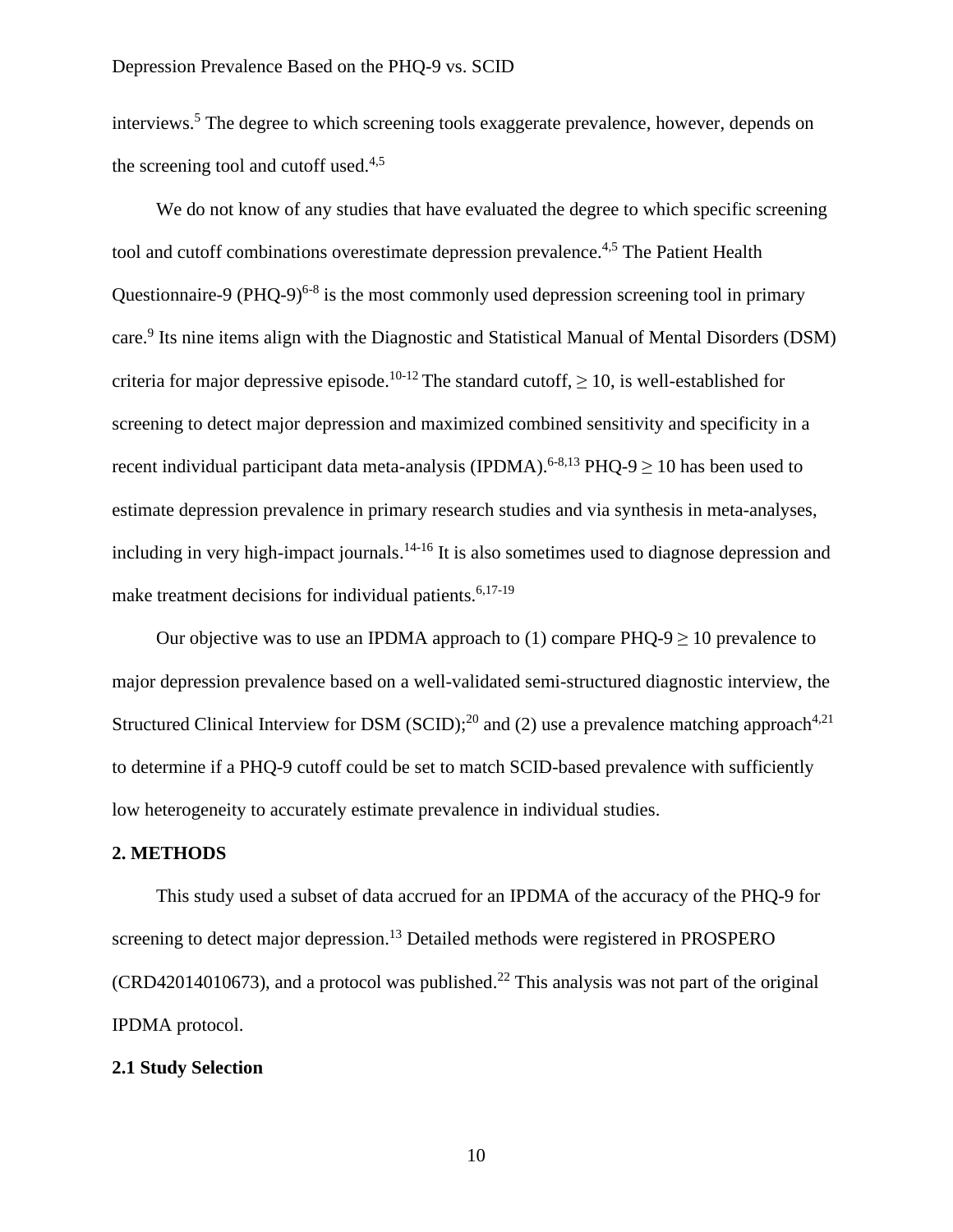In the main IPDMA, datasets from articles in any language were eligible for inclusion if (1) they included PHQ-9 scores; (2) they included diagnostic classifications for current Major Depressive Episode (MDE) or Major Depressive Disorder (MDD) based on DSM10-12 or International Classification of Diseases<sup>23</sup> criteria, using a validated semi-structured or fully structured interview; (3) the PHQ-9 and diagnostic interview were administered within two weeks of each other; (4) participants were  $\geq 18$  years and not recruited from youth or schoolbased settings; and (5) participants were not recruited from psychiatric settings or because they were identified as having depressive symptoms. Datasets where not all participants were eligible were included if primary data allowed selection of eligible participants.

For the present study, we included primary studies that based diagnoses on the SCID.<sup>20</sup> The SCID is a semi-structured diagnostic interview intended to be conducted by an experienced diagnostician; it requires clinical judgment and allows rephrasing questions and probes. The reason for including only SCID studies is that in analyses using large IPDMA databases, <sup>24-26</sup> we found that, compared to semi-structured interviews, fully structured interviews, which are designed for administration by lay interviewers, identify more participants with low-level symptoms as depressed but fewer participants with high-level symptoms. These results were consistent with the idea that semi-structured interviews most closely replicate clinical interviews done by trained professionals, whereas fully structured interviews are less resource-intensive options that can be administered by research staff without diagnostic skills but may misclassify major depression in many participants. In our PHQ-9 IPDMA database, 44 of 47 studies that used semi-structured interviews used the SCID. Thus, to reduce heterogeneity, we only included these 44 studies in main analyses.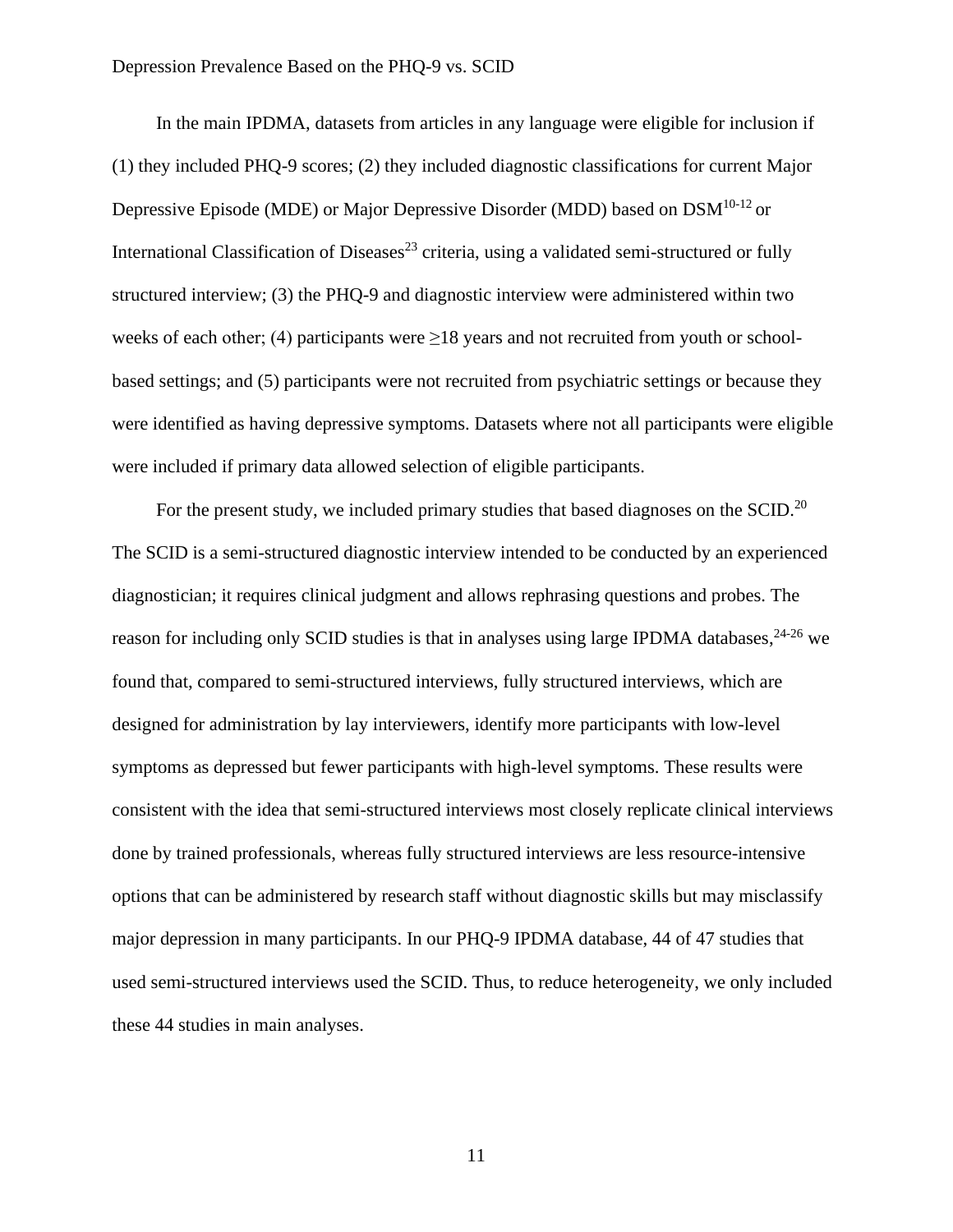In sensitivity analyses, we also included the three studies that used other semi-structured interviews. We considered also incorporating published results from eligible studies that did not contribute data to the IPDMA. However, only 3 of 14 such studies<sup>27-29</sup> (970 participants, 77 major depression cases) reported sufficient information to compare  $PHQ-9 \ge 10$  and SCID-based prevalence, and these studies did not report information necessary to be included in all prevalence matching analyses.

#### **2.2 Data Sources and Searches**

A medical librarian searched Medline, Medline In-Process & Other Non-Indexed Citations via Ovid, PsycINFO, and Web of Science from January 1 2000-May 9 2018, using a peerreviewed<sup>30</sup> search strategy (Supplementary Material: Appendix Methods). We also reviewed reference lists of relevant reviews and queried contributing authors about non-published studies.

Two investigators independently reviewed titles and abstracts for eligibility. If either deemed a study potentially eligible, the full-text was reviewed by two investigators, independently, with disagreements resolved by consensus, consulting a third investigator when necessary.

#### **2.3 Data Contribution and Synthesis**

Authors of eligible datasets were invited to contribute de-identified primary data, including PHQ-9 scores and major depression classification status. We emailed corresponding authors of eligible studies at least three times, as necessary. If no response, we emailed co-authors and attempted phone contact.

Prior to integrating individual datasets into our synthesized dataset, we compared published participant characteristics and diagnostic accuracy results with results from raw datasets and resolved discrepancies with the original investigators. When datasets included statistical weights to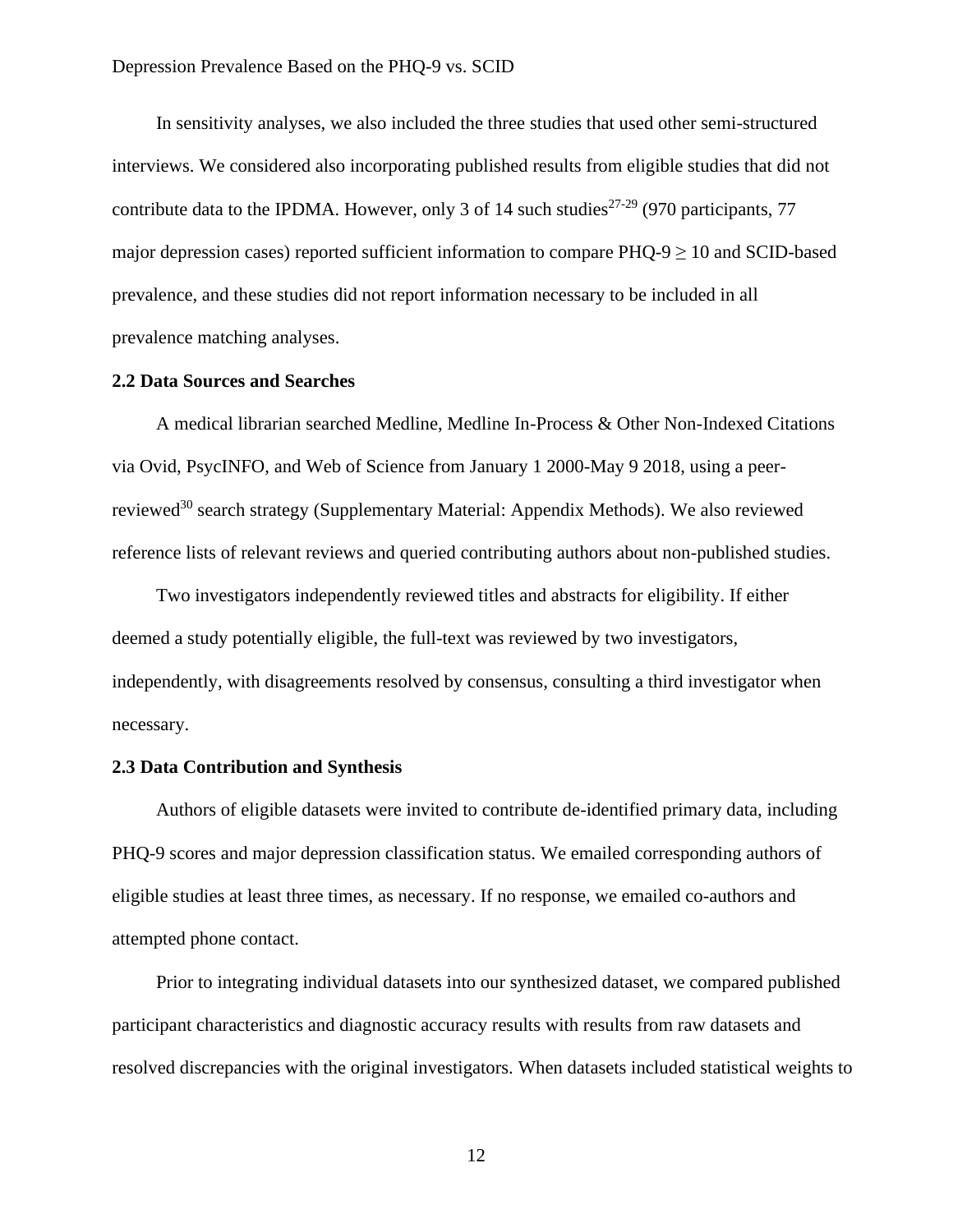reflect sampling procedures, we used provided weights. For studies where sampling procedures merited weighting, but the original study did not weight, we constructed weights using inverse selection probabilities.

#### **2.4 Data Analysis**

## *Comparison of PHQ-9 ≥ 10 Prevalence and SCID Major Depression Prevalence*

For each primary study, we estimated the percentage of participants who scored  $\geq 10$  on the PHQ-9, the percentage of participants classified as having major depression based on the SCID, the difference of these percentages, and the ratio. Then, across studies, we pooled prevalence for  $PHQ-9 \ge 10$ , prevalence for the SCID, and differences in prevalence.

## *Prevalence Matching*

To identify which PHQ-9 scoring approach best matched SCID-based prevalence, we estimated pooled differences in prevalence for each possible PHQ-9 cutoff and the PHQ-9 diagnostic algorithm compared to SCID. The scoring approach with the smallest pooled difference was chosen to be the "prevalence match scoring approach." Then, for each included study, we estimated the difference and ratio in prevalence for the prevalence match scoring approach versus SCID. We determined the mean and median absolute difference and range of differences across all studies. To illustrate the range of difference values that would be expected if a new study were to compare prevalence based on the prevalence match scoring approach to prevalence based on SCID, we estimated 95% prediction intervals for the differences. For the diagnostic algorithm, which requires five or more items with scores of  $\geq 2$  points, with at least one being depressed mood or anhedonia, $8$  three studies<sup>31-33</sup> (524 participants) and 88 additional participants from other studies (612 participants total, 7%) were excluded, as they did not provide PHQ-9 item scores, which are necessary to determine diagnostic algorithm criteria. In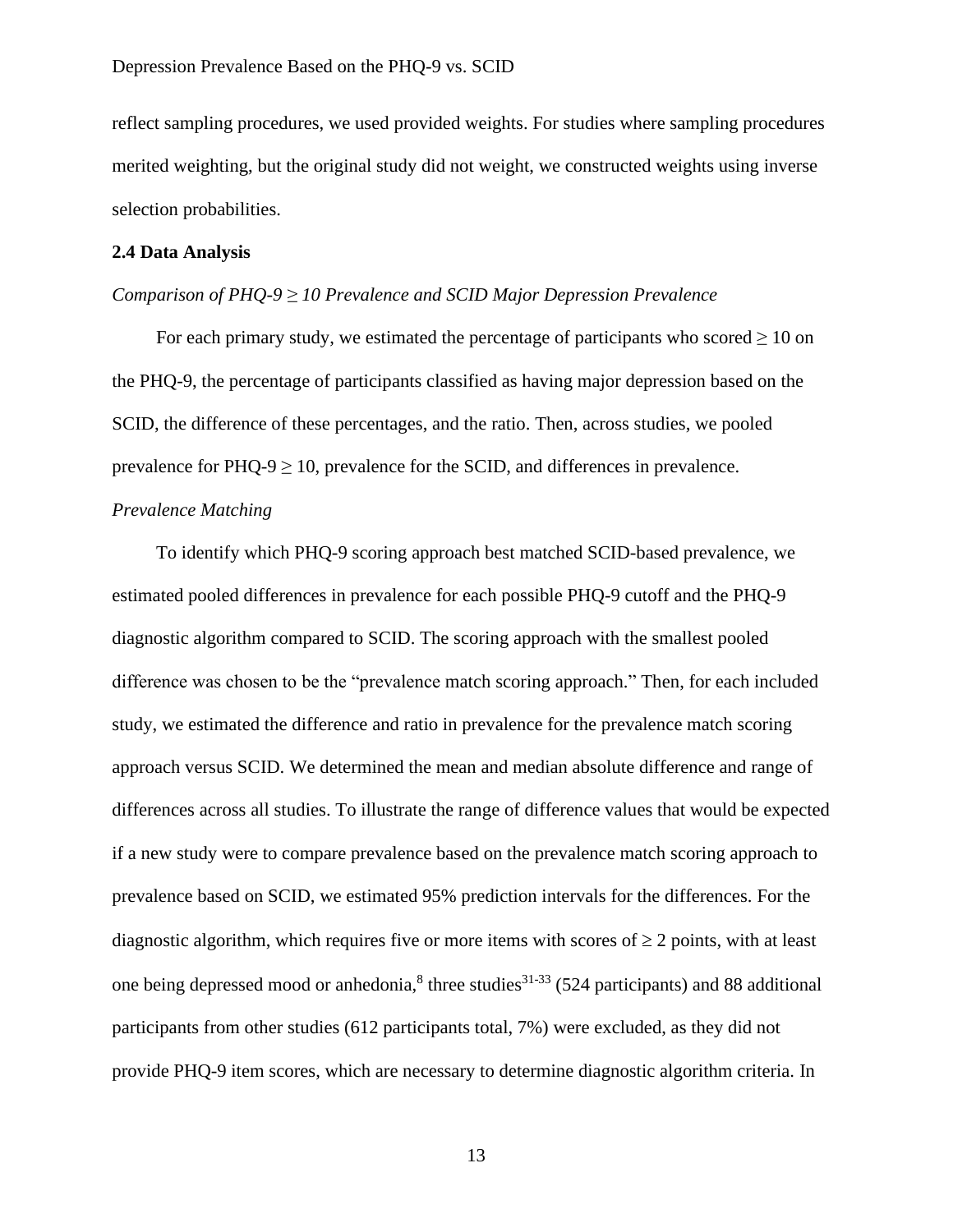sensitivity analyses, we evaluated if results differed if the 612 participants were excluded from all analyses rather than just those involving the diagnostic algorithm.

All meta-analyses incorporated sampling weights and were conducted in R (R version 3.4.1; R Studio version 1.0.143) using the lme4 package. To estimate pooled prevalence values, generalized linear mixed-effects models with a logit link function were fit using the glmer function. To estimate pooled difference values, linear mixed-effects models were fit using the lmer function. To account for correlation between subjects within the same primary study, random intercepts were fit for each primary study. To quantify heterogeneity, we reported the estimated between-study variance  $(\tau^2)$  for each analysis.

In post-hoc analyses, we investigated whether differences in prevalence for the PHQ-9 prevalence match scoring approach and SCID were associated with study and participant characteristics. To do this, we fit additional linear mixed-effects models for pooled prevalence difference, including age, sex, country human development index ("very high", "high", or "lowmedium", based on the United Nation's 2018 Human Development Index) and recruitment setting category (primary care, nonmedical care, inpatient specialty care, or outpatient specialty care) as fixed-effect covariates. For these analyses, we excluded 56 participants (<1%) missing age or sex data.

#### **3. RESULTS**

#### **3.1 Search Results and Inclusion of Primary Study Datasets**

Of 9,674 unique titles and abstracts identified from the database search for the main IPDMA, 9,198 were excluded after title and abstract review and 297 after full-text review, leaving 179 eligible articles with data from 123 unique participant samples, of which 95 (77.2%) contributed datasets. Authors of included studies contributed data from five unpublished studies,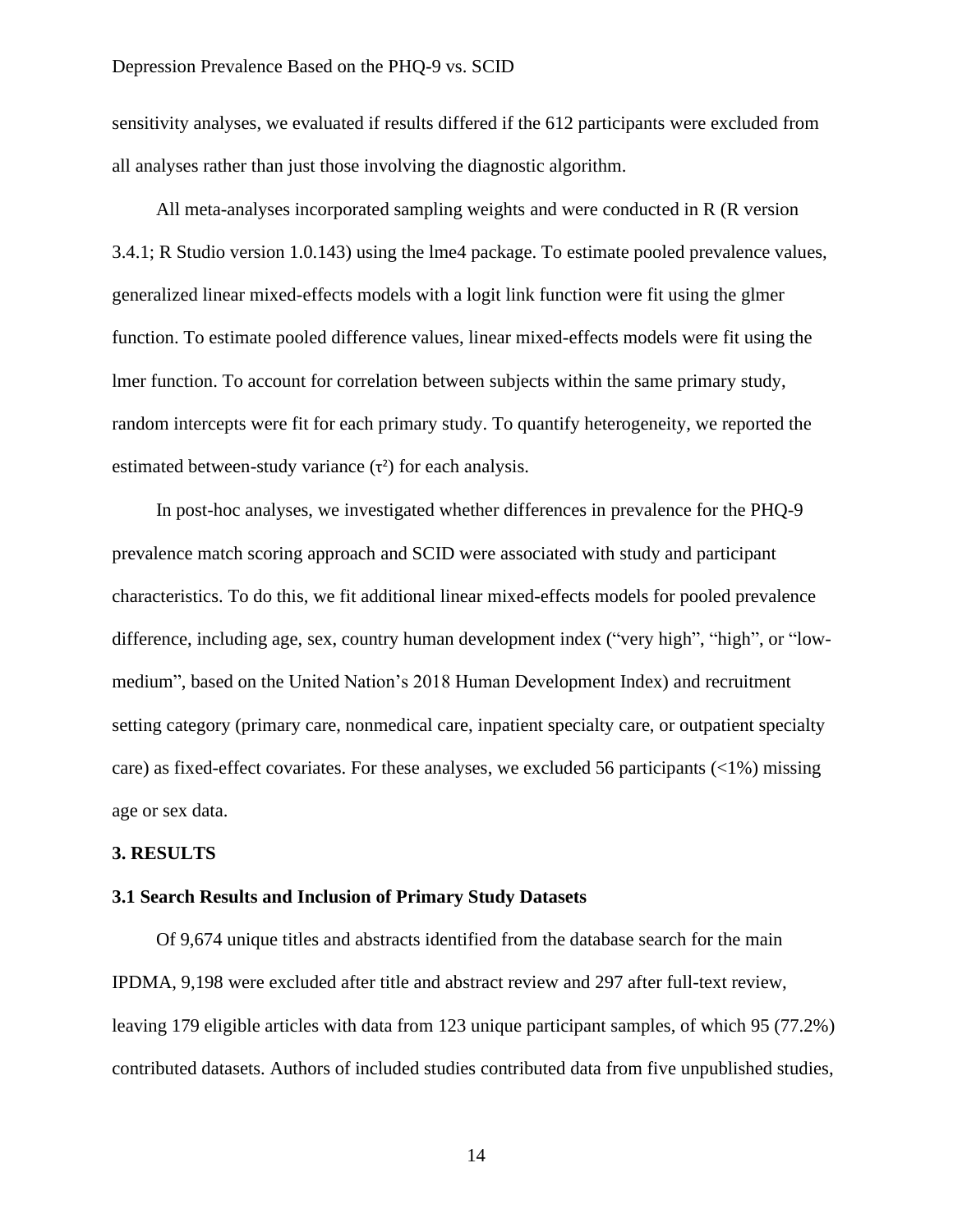for a total of 100 datasets. Of these, for the present study's main analyses, we excluded 56 studies that classified major depression using a diagnostic interview other than the SCID (Figure 1). Thus, the main analyses of the present study included 9,242 participants (1,389 major depression cases) from 44 primary studies.<sup>31-72</sup> Among the 28 eligible primary studies that did not provide datasets for the main IPDMA, 14 used the SCID (4,408 participants). Thus, the main analyses included 75.9% of eligible studies that used the SCID (44 of 58) and 67.7% of eligible participants (9,242 of 13,650). Table 1 shows the characteristics of each included study.

In sensitivity analyses, we included data from three additional studies (1,992 participants; 139 major depression cases) that provided individual participant data but administered a semistructured interview other than the SCID (Table  $1$ )<sup>73-75</sup>.

#### **3.2 Comparison of PHQ-9 ≥ 10 Prevalence and SCID Major Depression Prevalence**

The percentage of participants with  $PHQ-9 \ge 10$  in each of the 44 SCID studies ranged from 5.3% to 64.8%; pooled prevalence was 24.6% (95% confidence interval [CI]: 20.8%, 28.9%;  $\tau^2$ : 0.505). The percentage of participants with SCID major depression ranged from 0.6% to 56.4%; pooled prevalence was 12.1% (95% CI: 9.6%, 15.2%;  $\tau^2$ : 0.703).

Differences in prevalence (PHQ-9  $\geq$  10 minus SCID) ranged from -6.0% to 46.9%. The pooled difference was 11.9% (95% CI: 9.3%, 14.6%;  $\tau^2$ : 0.007).

The ratio of PHQ-9  $\geq$  10 prevalence to SCID-based prevalence ranged from 0.7 to 10.0 times (mean: 2.5; median: 1.9). The mean ratio was 3.8 times for the 17 studies with SCID-based prevalence < 10% (mean difference: 13.3%), 2.0 times for the 16 studies with SCID-based prevalence between 10% and 20% (mean difference: 12.7%), and 1.3 times for the 11 studies with SCID-based prevalence of  $\geq$  20% (mean difference: 8.9%).

#### **3.3 Prevalence Matching**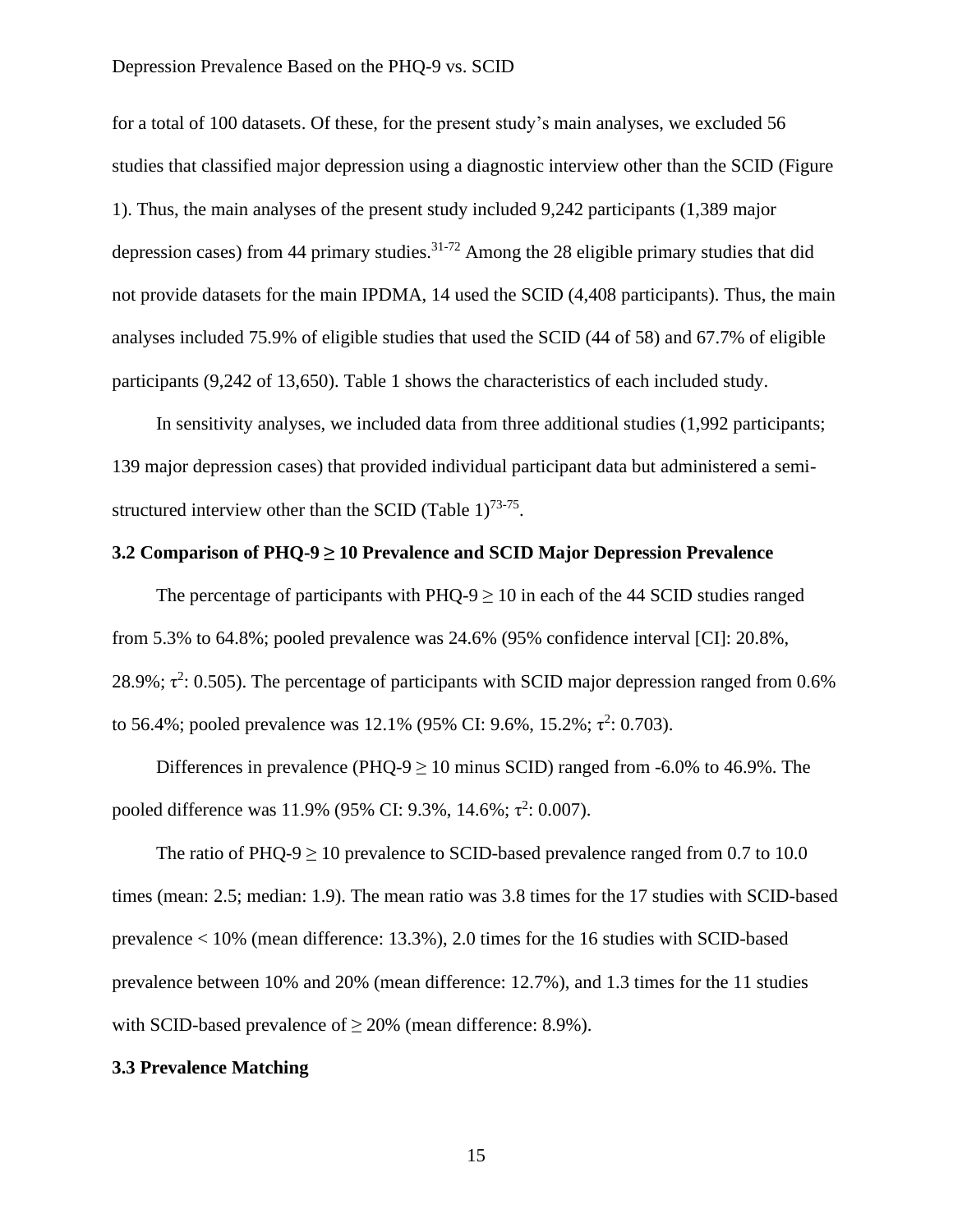PHQ-9  $\geq$  14 (pooled difference in prevalence: 0.5%, 95% CI: -1.7%, 2.6%,  $\tau^2$ : 0.005) and the PHQ-9 diagnostic algorithm (pooled difference in prevalence: -0.7%, 95% CI: -3.2%, 1.8%;  $\tau^2$ : 0.006) provided prevalence closest to SCID-based prevalence. Pooled differences in prevalence for PHQ-9  $\geq$  13 and  $\geq$  15 compared to SCID were 2.6% and -2.0%.

In the 44 individual SCID studies, differences between the percentage of participants with  $PHO-9 \ge 14$  and SCID major depression ranged from  $-18.7\%$  to 29.7% (mean absolute difference: 4.8%). Of 44 prevalence estimates based on PHQ-9  $\geq$  14, 24 (54.5%) were  $\leq$  0.75 times or  $\geq$  1.25 times the SCID-based prevalence. The 95% prediction interval for the difference in prevalence was -13.6% to 14.5%. For the PHQ-9 diagnostic algorithm, study-level differences in prevalence ranged from -20.1% to 27.1% (mean absolute difference: 5.6%). Of 41 prevalence estimates based on the PHQ-9 diagnostic algorithm, 28 (68.3%) were  $\leq 0.75$  times or  $\geq 1.25$ times the SCID-based prevalence. The 95% prediction interval for the difference in prevalence was -16.4% to 15.0%. No study or participant characteristics were significantly associated with differences in prevalence for either of the PHQ-9 prevalence match scoring approaches compared to SCID.

#### **3.4 Sensitivity Analyses**

Results for all analyses were similar when data from the three studies with semi-structured interviews other than the SCID were added or when the 612 participants without data to determine PHQ-9 diagnostic algorithm classification were excluded.

#### **4. DISCUSSION**

Primary studies and meta-analyses that describe their results as reflecting prevalence of depression or depressive disorders are frequently based on depression screening tools, which are not designed for this purpose, rather than validated diagnostic interviews.<sup>4,5</sup> The PHQ-9 is often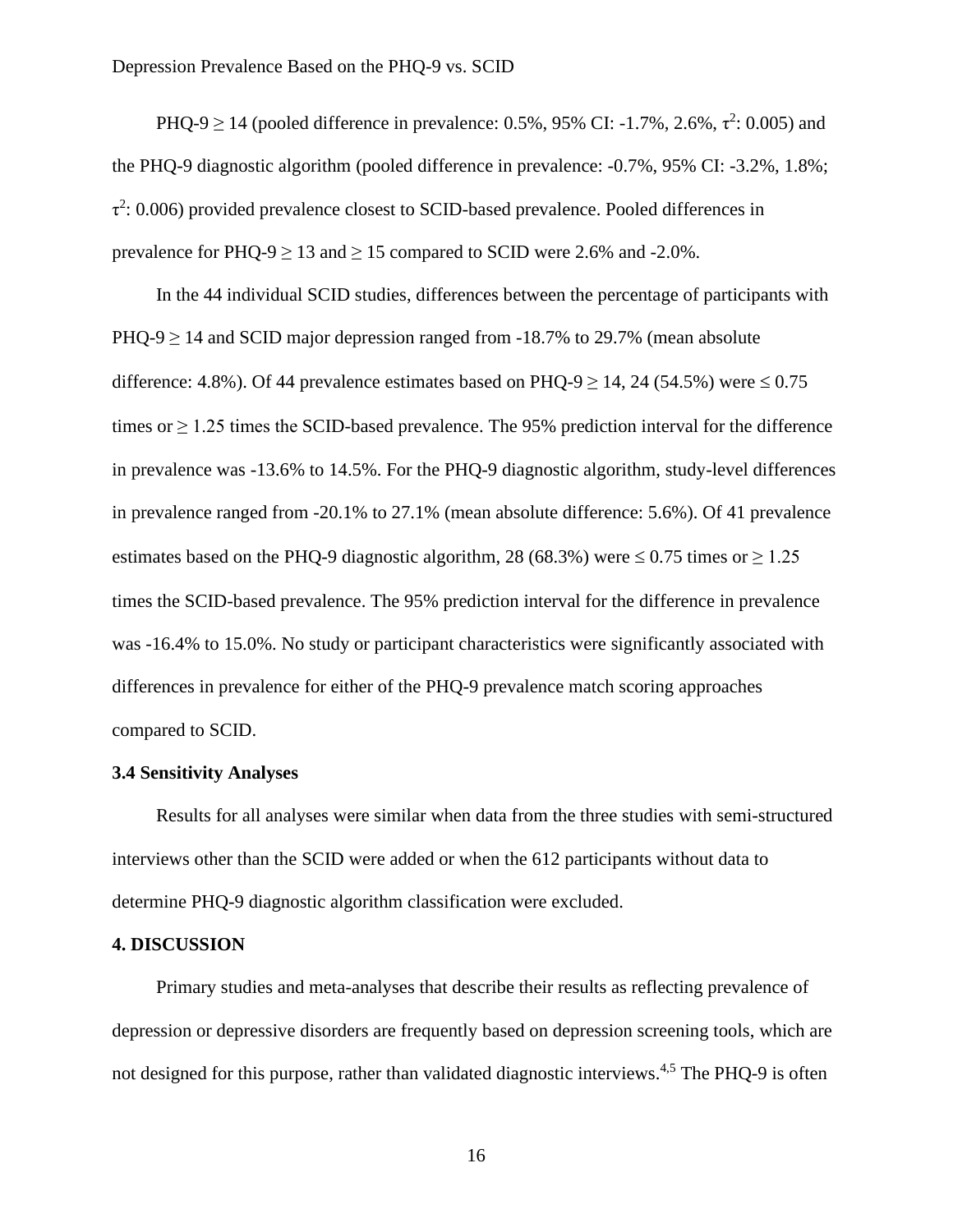used to generate what are described by researchers as depression prevalence estimates. The present study found that using  $PHQ-9 \ge 10$  to assess depression prevalence, which is commonly done, overestimated depression prevalence compared to prevalence based on actual diagnostic criteria by 11.9% (mean ratio: 2.5 times).

These results are consistent with what was predicted in a previous analysis that used hypothetical estimates of sensitivity and specificity to demonstrate how depression screening tools would be expected to inflate prevalence. <sup>4</sup> Results are also consistent with the findings of a meta-research review of prevalence estimates from 69 meta-analyses that found higher mean depression prevalence based on screening or rating tools than based on diagnostic interviews.<sup>5</sup> Thus, if a screening tool, such as the PHQ-9  $\geq$  10, is used to estimate prevalence, prevalence will appear to be substantial in virtually all populations, even when true prevalence is very low. This could have important ramifications in terms of policies, service planning and healthcare budgets.

Identifying a PHQ-9 cutoff that could be used to match true prevalence based on a diagnostic interview would allow researchers to use inexpensive questionnaires instead of more costly interview methods for prevalence estimation. We tested a prevalence matching approach and found that  $PHO-9 \ge 14$  and the PHQ-9 diagnostic algorithm provided the smallest differences in prevalence compared to SCID major depression, but heterogeneity was high and not associated with study or participant characteristics. The mean absolute difference between prevalence based on PHQ-9 versus SCID in individual studies was 4.8% for PHQ-9  $\geq$  14 and 5.6% for the PHQ-9 diagnostic algorithm, reflecting both overestimation and underestimation. For more than half of the studies examined,  $PHQ-9 \ge 14$  prevalence was less than 75% or more than 125% of SCID-based prevalence; for the PHQ-9 diagnostic algorithm the fraction was over two-thirds. The 95% prediction interval for the difference between  $PHQ-9 \ge 14$  and SCID-based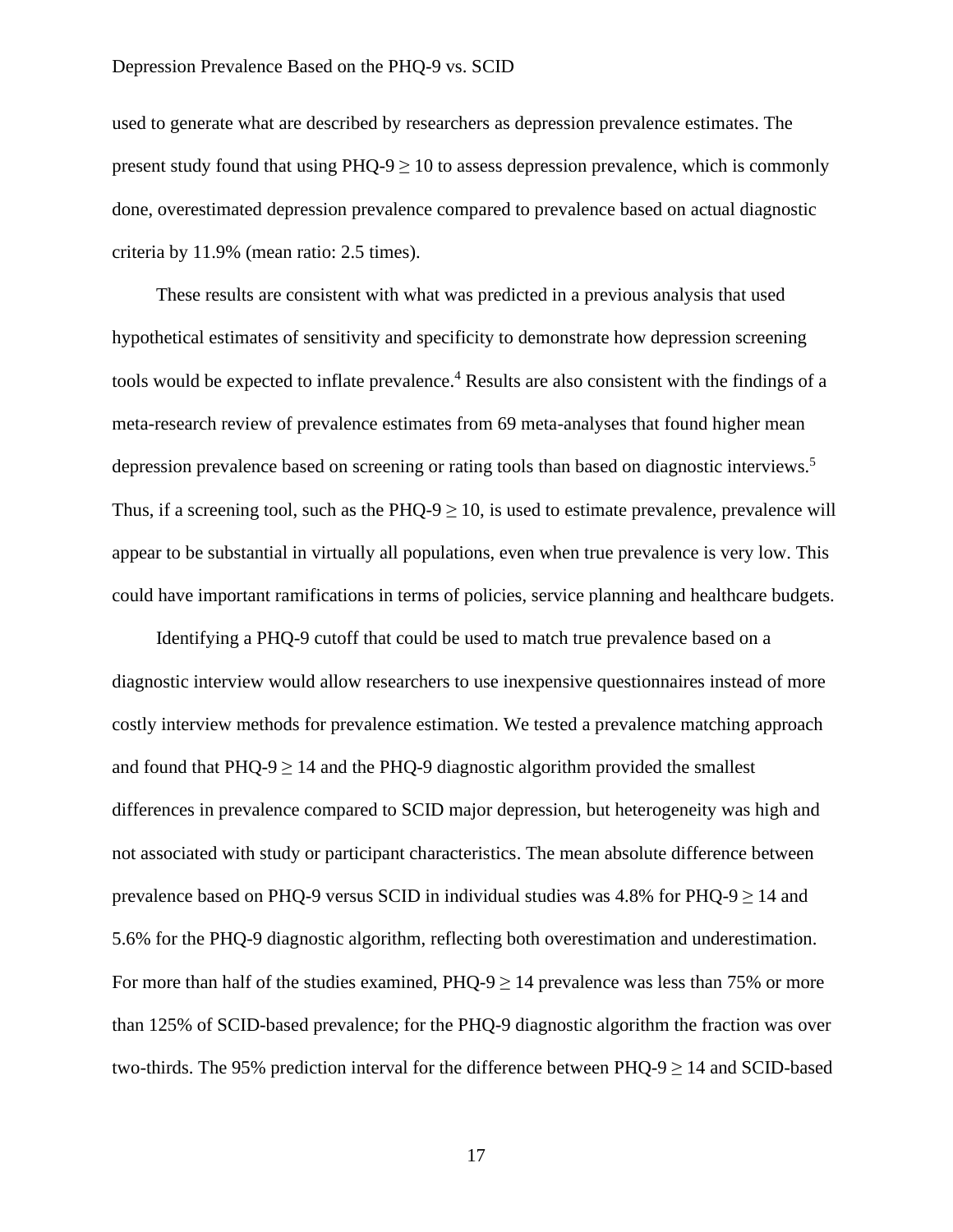prevalence ranged from 14% below to 15% above SCID-based prevalence; for the PHQ-9 diagnostic algorithm it was from 16% below to 15% above SCID-based prevalence.

Researchers sometimes report prevalence estimates based on cutoffs from questionnaires, including the PHQ-9, as prevalence of "clinically significant" symptoms or "symptoms" of depression, rather than "depression". 14,76,77 However, screening tool cutoffs do not reflect a meaningful divide between impairment and non-impairment. Patients scoring at or above virtually any cutoff would be expected to have greater impairment than patients scoring below the cutoff, but no evidence has established any single cutoff for establishing an impairment threshold or that would support clinical decision-making for individual patients without a validated clinical assessment. 4

Research on screening using the PHQ-9 would be expected to report the proportion of patients who score at or above screening cutoffs because this provides information on the number of patients who would need resources for further mental health assessment. Reporting this percentage as depression prevalence, however, would be akin, for example, to reporting the proportion of women with positive mammogram screens as the prevalence of breast cancer and, as shown in the present study, would dramatically overestimate prevalence.

This is the first study to estimate the degree to which using  $PHO-9 \ge 10$  to estimate depression prevalence, a common practice, leads to overestimation of prevalence. Strengths of the study are that we incorporated data from 44 primary studies and that we directly compared  $PHQ-9 \ge 10$  prevalence estimates to those based on the SCID, a rigorous semi-structured interview intended to facilitate the standardized application of actual diagnostic criteria by trained diagnosticians.<sup>10-12</sup> This study had some limitations. First, we were unable to include data from 14 of 58 published eligible datasets (24%). Second, included datasets were almost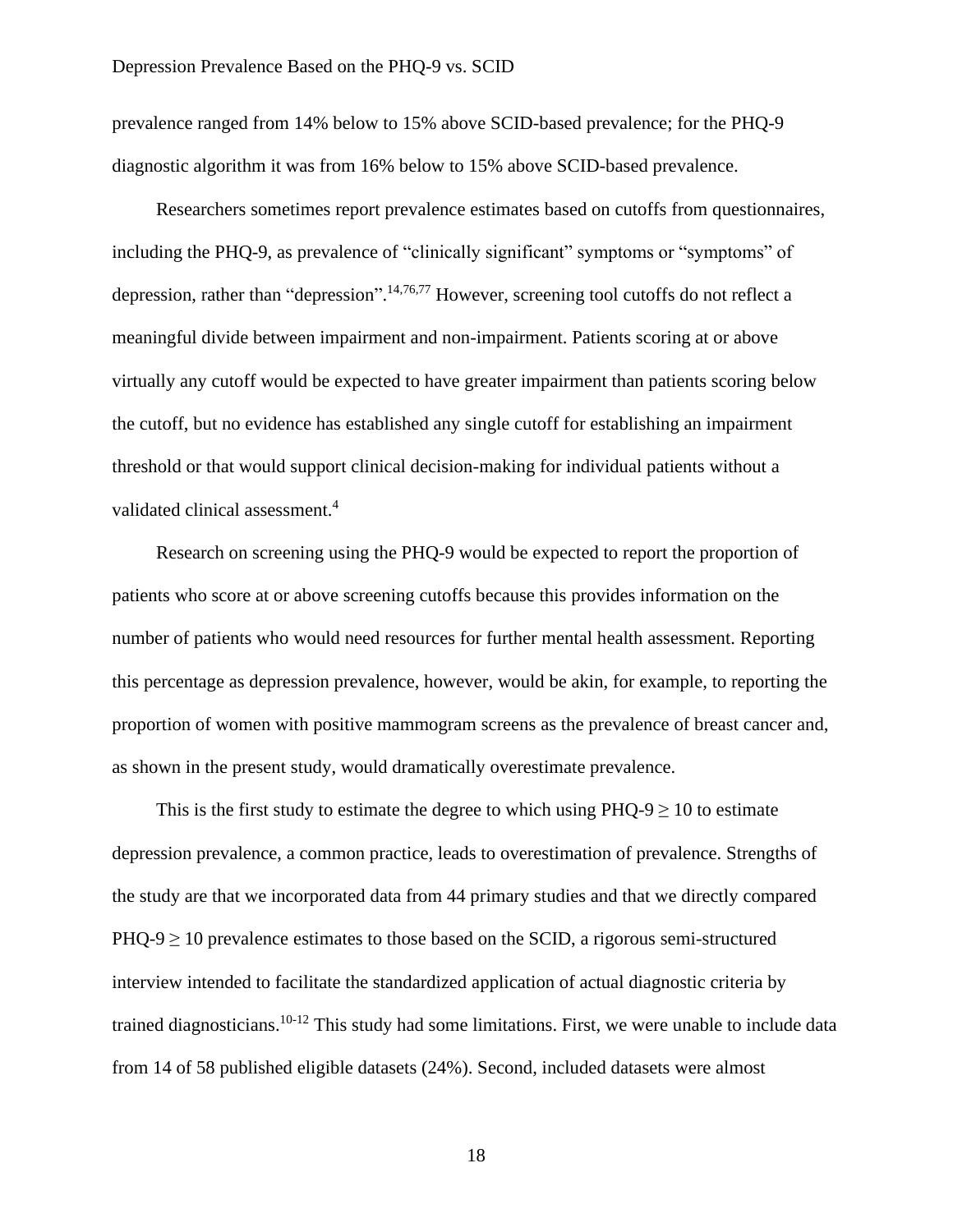exclusively from patients in healthcare settings where the presence of transdiagnostic somatic symptoms and adjustment to illness or injury may have contributed to error variance.<sup>75</sup> Third, included datasets were from a wide range of study settings, which may account for some of the observed heterogeneity. Fourth, overestimation of prevalence when screening tools are used is expected to be greater with lower true prevalence. This is because false positives are disproportionately high in low-prevalence populations and only minimally offset by false negative screens, which occur when true cases are missed by the screening test. However, we were unable to assess this because of the small number of heterogeneous datasets included. Fifth, not all SCID studies described interviewer qualifications; untrained interviewers may have reduced the ability to detect differences across interviews. Sixth, we only examined one depression screening tool, the PHQ-9, although we expect that other tools would similarly exaggerate depression prevalence.<sup>4,5</sup>

In summary, we found that using  $PHQ-9 \ge 10$  to estimate depression prevalence results in estimates that are, on average, 12% greater than what would be obtained using validated semistructured diagnostic interviews. Substantial heterogeneity presents a barrier to using statistical methods to estimate major depression prevalence based on PHQ-9  $\geq$  10 or based on any other PHQ-9 cutoff. Researchers should not report results from the PHQ-9 as prevalence of major depression. Users of evidence should evaluate reports of prevalence with caution and ensure that they are based on methods intended to classify major depression.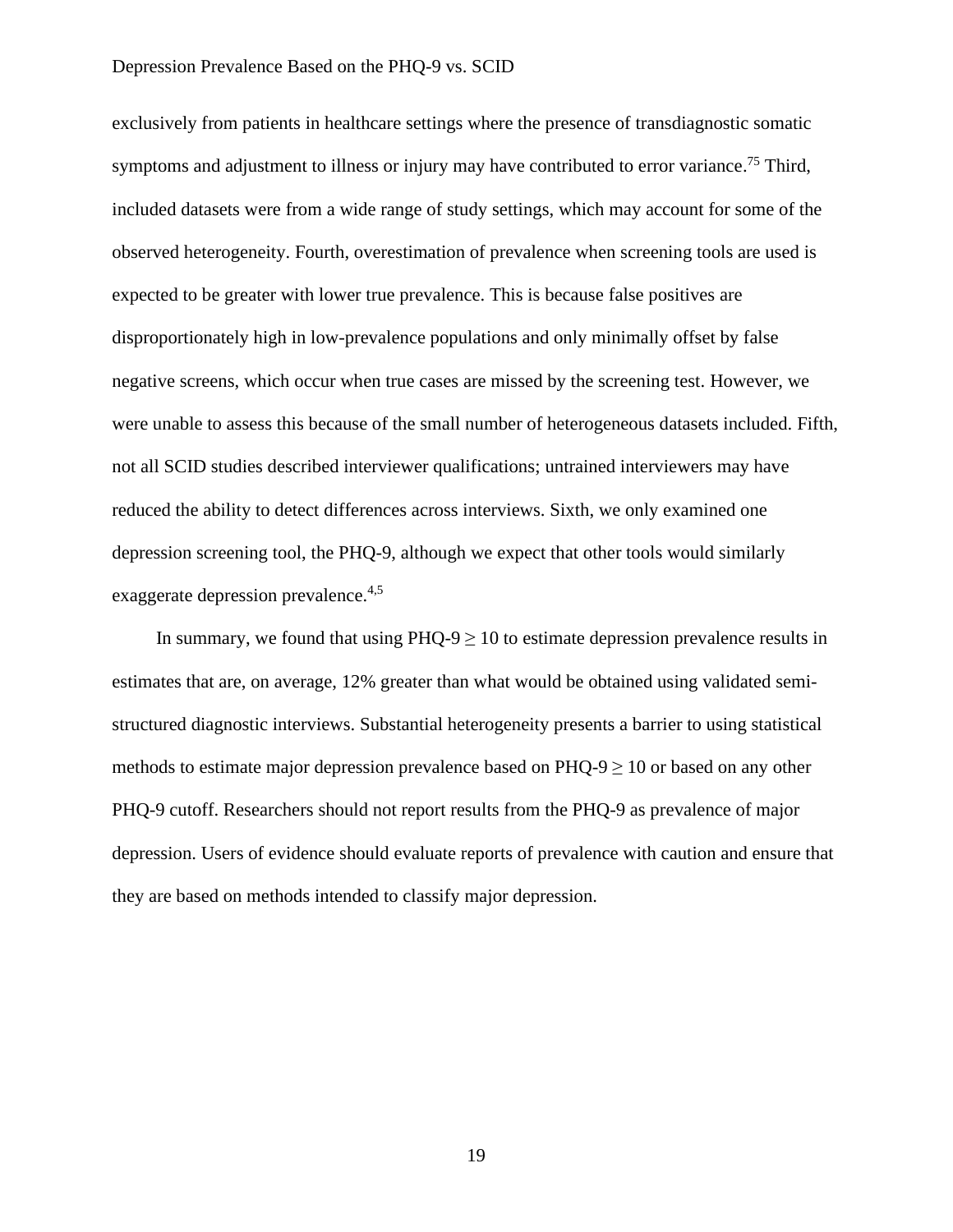### **5. ACKNOWLEDGEMENTS**

### **5.1 Funding**

This study was funded by the Canadian Institutes of Health Research (CIHR; KRS-134297, PCG-155468, PJT-162206). Dr. Levis and Dr. Wu were supported by Fonds de recherche du Québec - Santé (FRQS) Postdoctoral Training Fellowships. Drs. Benedetti and Thombs were supported by a FRQS researcher salary award. Mr. Bhandari was supported by a studentship from the Research Institute of the McGill University Health Centre. Ms. Neupane was supported by G.R. Caverhill Fellowship from the Faculty of Medicine, McGill University. Ms. Rice was supported by a Vanier Canada Graduate Scholarship. Ms. Riehm and Ms. Saadat were supported by CIHR Frederick Banting and Charles Best Canada Graduate Scholarship master's awards. The primary studies by Fiest et al., Patten et al., Amoozegar et al. and Prisnie et al. were supported by the Cumming School of Medicine, University of Calgary, and Alberta Health Services through the Calgary Health Trust, as well as the Hotchkiss Brain Institute. Dr. Patten was supported by a Senior Health Scholar award from Alberta Innovates Health Solutions. Dr. Jetté was supported by a Canada Research Chair in Neurological Health Services Research and an AIHS Population Health Investigator Award. The primary study by Amtmann et al. was supported by a grant from the Department of Education (NIDRR grant number H133B080025) and by the National Multiple Sclerosis Society (MB 0008). Data collection for the study by Ayalon et al. was supported from a grant from Lundbeck International. The primary study by Khamseh et al. was supported by a grant (M-288) from Tehran University of Medical Sciences. The primary studies by Marrie et al. and Bernstein et al. were supported by CIHR (THC-135234) and Crohn's and Colitis Canada. Dr. Bernstein was supported in part by the Bingham Chair in Gastroenterology. The primary study by Bhana et al. was output of the PRogramme for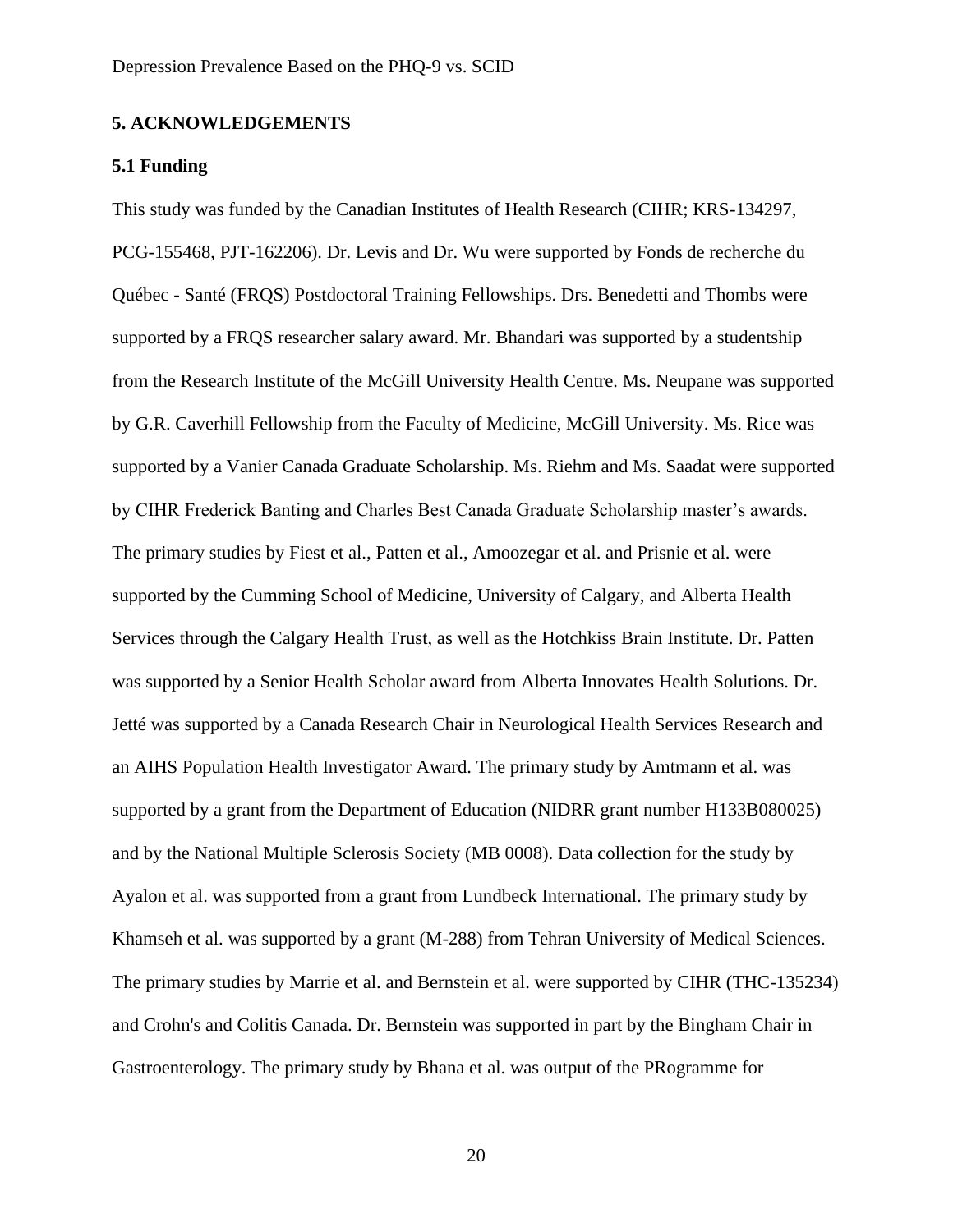Improving Mental health carE (PRIME) and was supported by the UK Department for International Development (201446). The views expressed do not necessarily reflect the UK Government's official policies. The primary study by Bombardier et al. was supported by the Department of Education, National Institute on Disability and Rehabilitation Research, Spinal Cord Injury Model Systems: University of Washington (grant no. H133N060033), Baylor College of Medicine (grant no. H133N060003), and University of Michigan (grant no. H133N060032). The primary study by Chibanda et al. was supported by a grant from Grand Challenges Canada (0087-04). Dr. Conwell received support from NIMH (R24MH071604) and the Centers for Disease Control and Prevention (R49 CE002093). The primary study by Martin-Subero et al. was supported in part by a grant from the Spanish Ministry of Health's Health Research Fund (Fondo de Investigaciones Sanitarias, project 97/1184). Collection of data for the primary study by Fann et al. was supported by grant RO1 HD39415 from the US National Center for Medical Rehabilitation Research. The primary study by Fischer et al. was funded by the German Federal Ministry of Education and Research (01GY1150). Collection of data for the primary study by Gjerdingen et al. was supported by grants from the NIMH (R34 MH072925, K02 MH65919, P30 DK50456). The primary study by Gholizadeh et al. was supported by University of Technology Sydney under UTS Research Reestablishment Grants. The primary study by Green et al. (2018) was supported by a grant from the Duke Global Health Institute (453-0751). The primary study by Eack et al. was funded by the NIMH (R24 MH56858). The primary study by Garabiles et al. was supported by the Macao (SAR) Government, through the University of Macau RSKTO grants: MYRG-2014-111. The primary study by Haroz et al. was supported by the United States Agency for International Development Victims of Torture Fund: AID-DFD A-00-08-00308. Dr. Haroz was supported by a NIMH T32 predoctoral training grant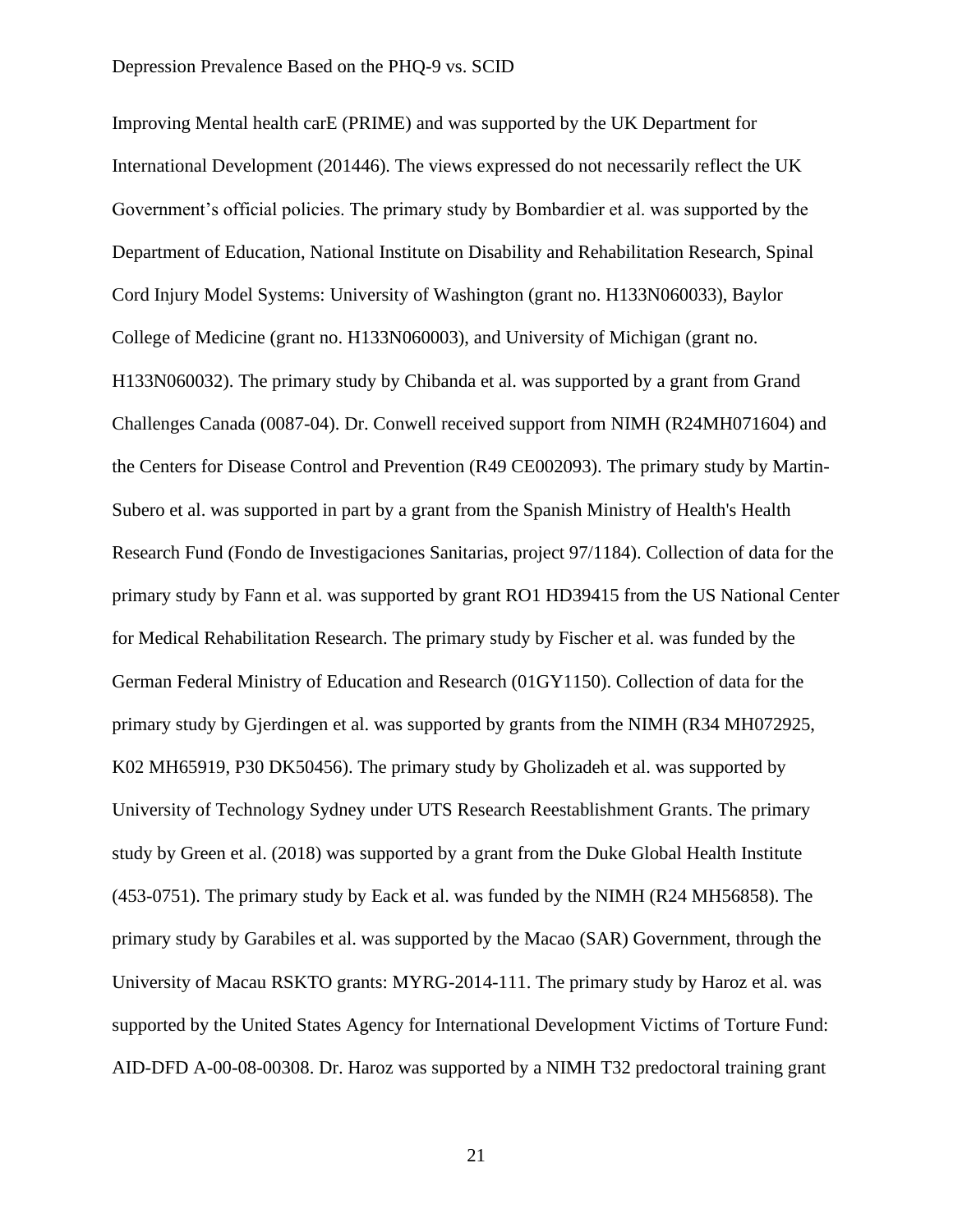(MH014592-38) and postdoctoral training grant (MH103210) during the conduct of primary study. The primary study by Twist et al. was funded by the UK National Institute for Health Research under its Programme Grants for Applied Research Programme (grant reference number RP-PG-0606-1142). The primary study by Lara et al. was supported by the Consejo Nacional de Ciencia y Tecnología/National Council for Science and Technology (CB-2009-133923-H). The primary study by Liu et al. (2011) was funded by a grant from the National Health Research Institute, Republic of China (NHRI-EX97-9706PI). The primary studies by Osório et al. (2012) were funded by Reitoria de Pesquisa da Universidade de São Paulo (grant number 09.1.01689.17.7) and Banco Santander (grant number 10.1.01232.17.9). Dr. Bernd Löwe received research grants from Pfizer, Germany, and from the medical faculty of the University of Heidelberg, Germany (project 121/2000) for the study by Gräfe et al. Dr. Marrie was supported by the Waugh Family Chair in Multiple Sclerosis and the Research Manitoba Chair, and CIHR grants, during the conduct of the study. Collection of data for the primary study by Williams et al. was supported by a NIMH grant to Dr. Marsh (RO1-MH069666). The primary study by Muramatsu et al. (2018) was supported by grants from Niigata Seiryo University. Dr. Osório was supported by Productivity Grants (PQ-CNPq-2 -number 301321/2016-7). The primary study by Picardi et al. was supported by funds for current research from the Italian Ministry of Health. The primary study by Wagner et al. was supported by grants U10CA21661, U10CA180868, U10CA180822, and U10CA37422 from the National Cancer Institute. The study was also funded in part by a grant from the Pennsylvania Department of Health. The department specifically declaims responsibility for any analyses, interpretations, or conclusions of the primary study. The primary study by Rooney et al. was funded by the United Kingdom National Health Service Lothian Neuro-Oncology Endowment Fund. The primary study by Shinn et al.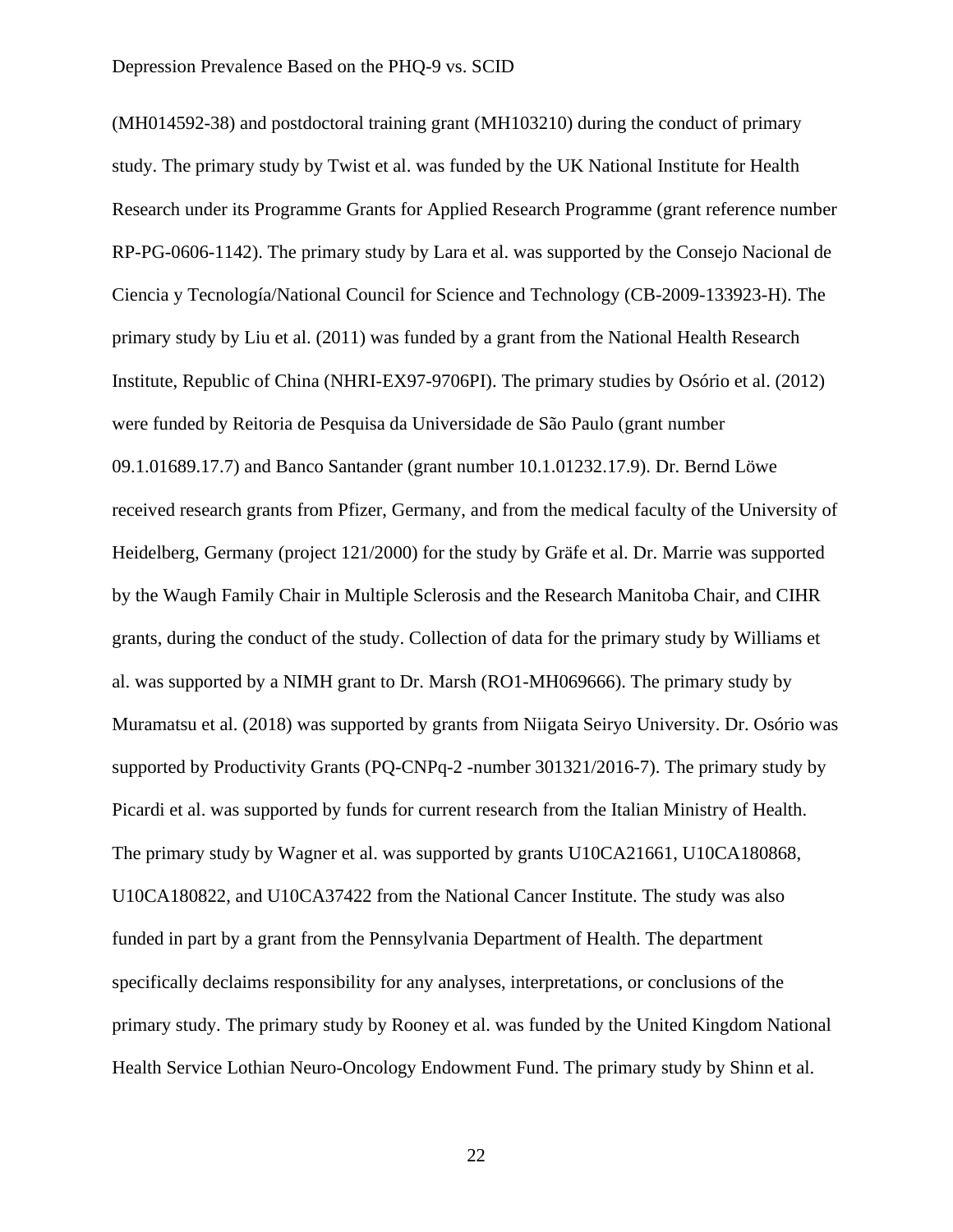was supported by grant NCI K07 CA 093512 and the Lance Armstrong Foundation. The primary study by Sidebottom et al. was funded by a grant from the United States Department of Health and Human Services, Health Resources and Services Administration (grant number R40MC07840). Simning et al.'s research was supported in part by grants from the NIH (T32 GM07356), Agency for Healthcare Research and Quality (R36 HS018246), NIMH (R24 MH071604), and the National Center for Research Resources (TL1 RR024135). The primary study by Spangenberg et al. was supported by a junior research grant from the medical faculty, University of Leipzig. Collection of data for the studies by Turner et al. (2012) were funded by a bequest from Jennie Thomas through the Hunter Medical Research Institute. The study by Wittkampf et al. was funded by The Netherlands Organization for Health Research and Development (ZonMw) Mental Health Program (nos. 100.003.005 and 100.002.021) and the Academic Medical Center/University of Amsterdam. Dr Vöhringer was supported by the Fund for Innovation and Competitiveness of the Chilean Ministry of Economy, Development and Tourism, through the Millennium Scientific Initiative (grant number IS130005).No other authors reported funding for primary studies or for their work on the present study. No sponsor or funder was involved in the study design; in the collection, analysis and interpretation of the data; in the writing of the report; or in the decision to submit the paper for publication.

#### **5.2 Declaration of Competing Interests**

All authors have completed the ICJME uniform disclosure form and declare: no support from any organisation for the submitted work; no financial relationships with any organisations that might have an interest in the submitted work in the previous three years with the following exceptions: Dr. Bernstein declares that he receives grants and personal fees from Abbvie, Janssen, Pfizer, and Takeda; grants from Shire Canada, Celgene, Boeringher Ingelheim, and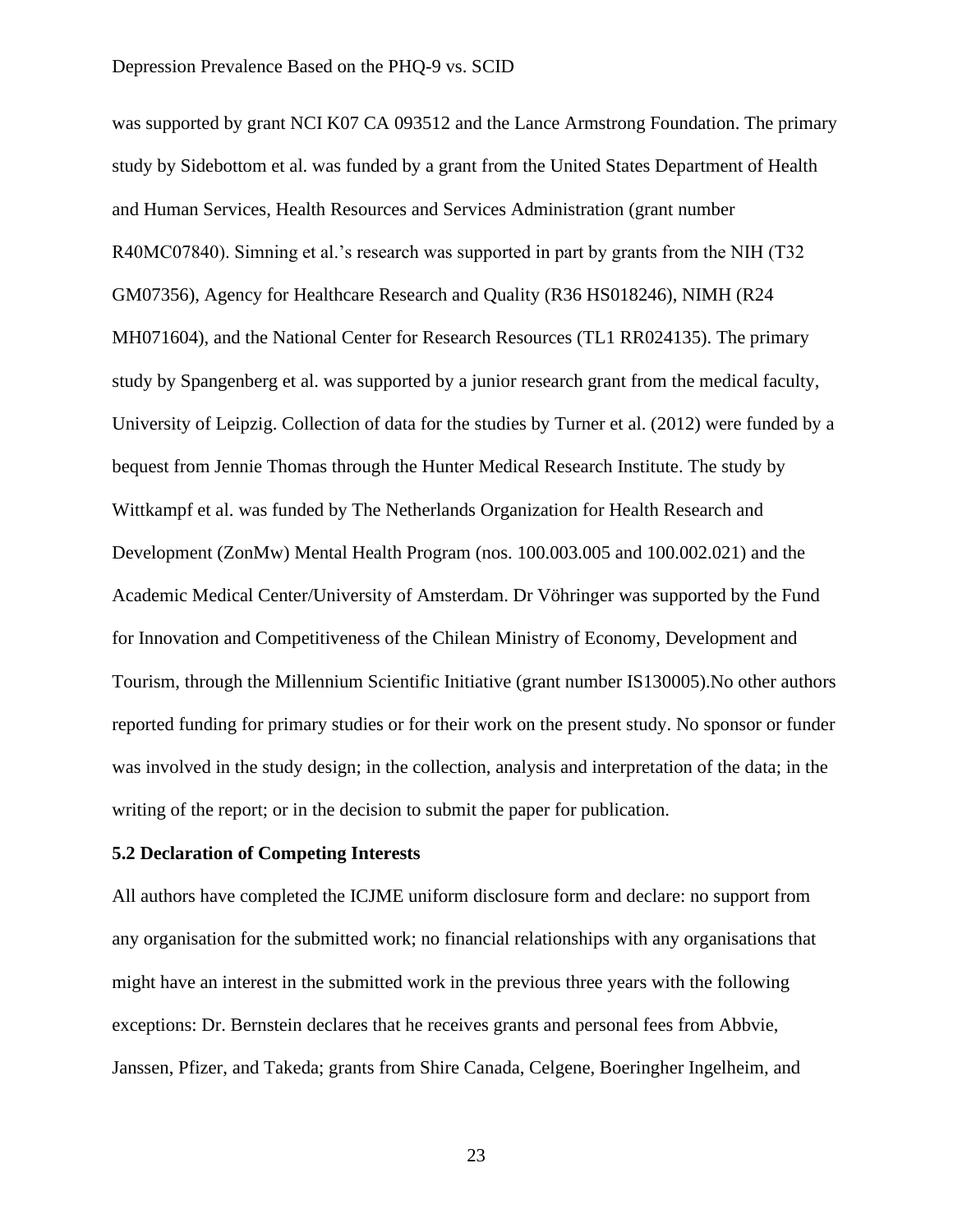Roche; and personal fees from Mylan Pharmaceuticals; outside the submitted work. Dr. Ismail declares that she has received honorarium for speaker fees for educational lectures for Sanofi, Sunovion, Janssen and Novo Nordisk. Dr. Pugh declares that she received salary support from Pfizer-Astella and Millennium, outside the submitted work. Dr. Wagner declares that she receives personal fees from Celgene, outside the submitted work. All authors declare no other relationships or activities that could appear to have influenced the submitted work. No funder had any role in the design and conduct of the study; collection, management, analysis, and interpretation of the data; preparation, review, or approval of the manuscript; and decision to submit the manuscript for publication.

#### **5.3 Author Contributions**

BLevis, ABenedetti, JPAI, JB, PC, SG, LAK, DM, SBP, IS, RCZ, and BDT were responsible for the study conception and design. JB and LAK designed and conducted database searches to identify eligible studies. SBP, SHA, DA, LA, HRB, ABeraldi, CNB, ABhana, CHB, GC, MHC, DC, KC, YC, CDQ, JRF, FHF, LG, LJG, EPG, CGG, BJH, EEH, KI, NJ, MEK, YK, MAL, SIL, SRL, BLöwe, RAM, LM, AM, KM, LN, FLO, IP, AP, SLP, TJQ, AGR, EHS, AS, LS, PLLT, MTR, AT, HCvW, PAV, LIW, JW and KW contributed primary datasets that were included in this study. BLevis, YS, ZN, CH, YW, AK, PMB, DN, MI, DBR, KER, NS, MA and BDT contributed to data extraction and coding for the individual participant data meta-analysis. BLevis, ABenedetti and BDT conducted analyses and interpreted results. BLevis and BDT drafted the manuscript. All authors provided a critical review and approved the final manuscript. BDT is the guarantor.

## **5.4 Data Sharing**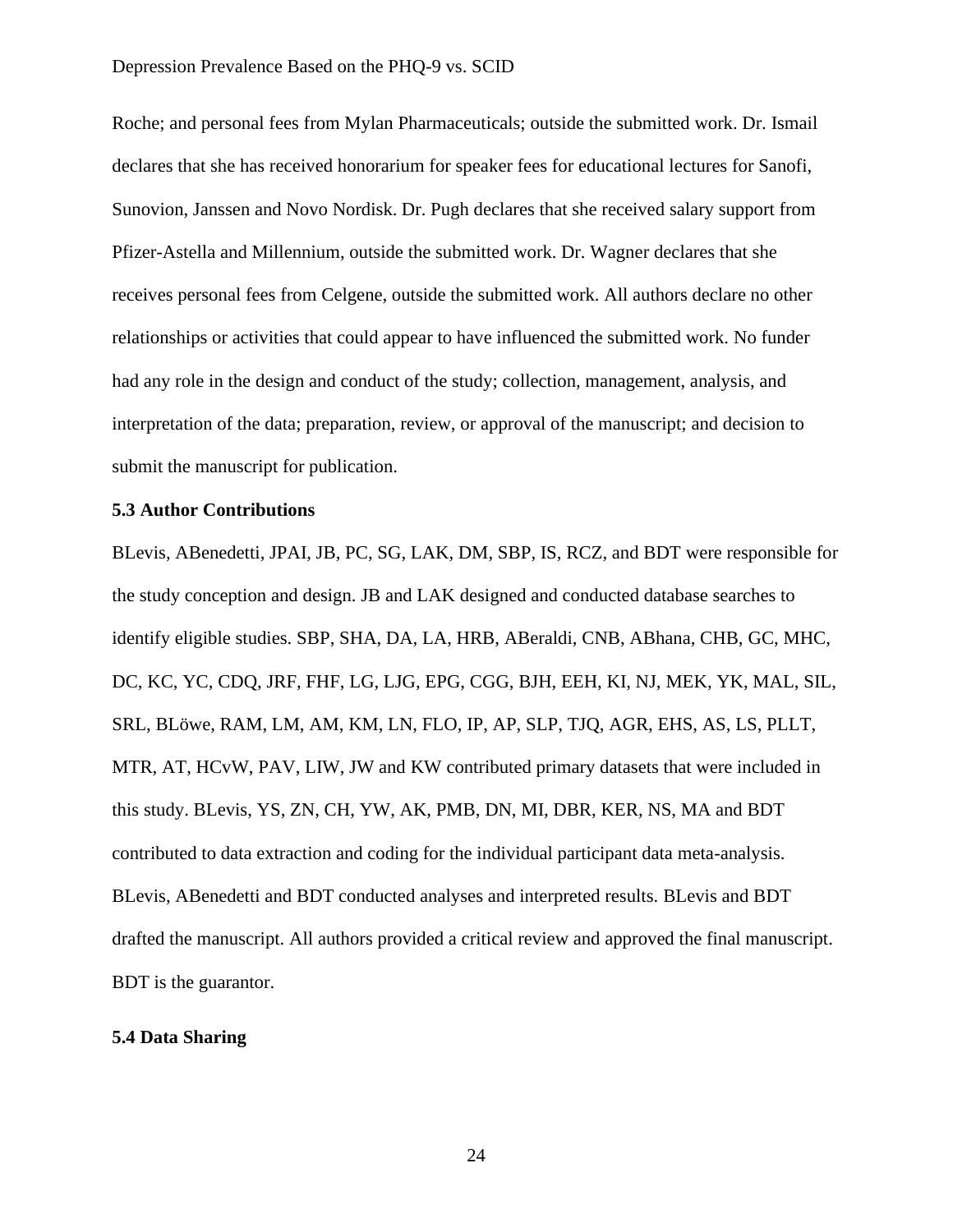Statistical codes and dataset used in the individual patient data meta-analysis can be requested from the corresponding author, Dr. Brett D. Thombs.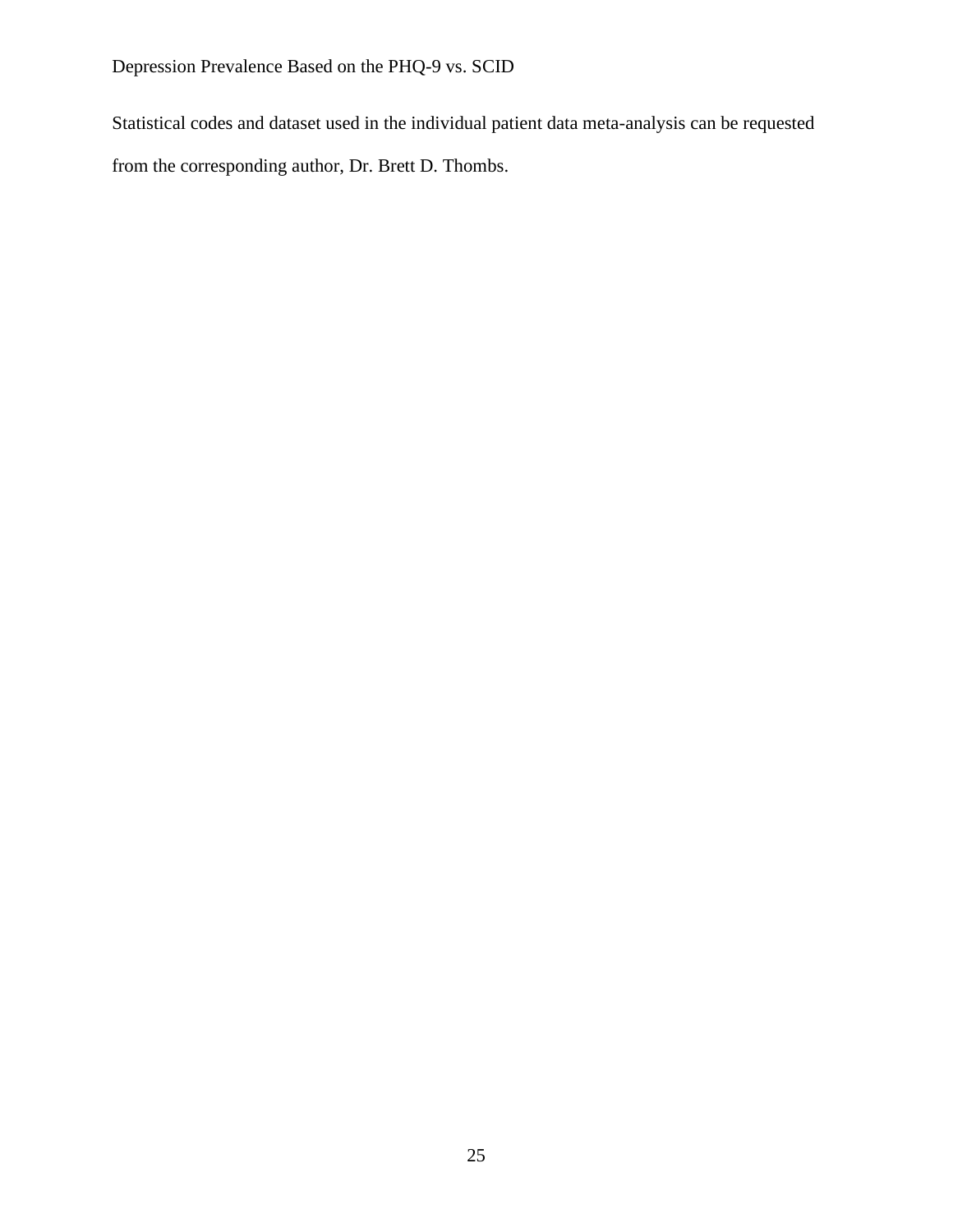## **REFERENCES**

- 1. Rogan WJ, Gladen B. Estimating prevalence from the results of a screening test. Am J Epidemiol. 1978;107(1):71-76.
- 2. Wittchen H-U. Reliability and validity studies of the WHO-Composite International Diagnostic Intervivew (CIDI): a critical review. J Psychiatr Res. 1994;28(1):57-84.
- 3. Spitzer RL, Williams JBW, Gibbon M, First MB. The Structured Clinical Interview for DSM-III-R (SCID) – I: History, rationale, and description. Arch Gen Psychiatry. 1992;49(8):624-629.
- 4. Thombs BD, Kwakkenbos L, Levis AW, Benedetti A. Addressing overestimation of the prevalence of depression prevalence based on self-report screening questionnaires. CMAJ. 2018;190:E44-49.
- 5. Levis B, Yan XW, He C, Sun Y, Benedetti A, Thombs BD. A comparison of depression prevalence estimates in meta-analyses based on screening tools and rating scales versus diagnostic interviews: a meta-research review. BMC Med. 2019;17:65.
- 6. Kroenke K, Spitzer RL, Williams JB. The PHQ-9: validity of a brief depression severity measure. J Gen Intern Med. 2001;16(9):606-613.
- 7. Kroenke K, Spitzer RL. The PHQ-9: a new depression diagnostic and severity measure. Psychiatr Ann. 2002;32(9):1-7.
- 8. Spitzer RL, Kroenke K, Williams JB. Validation and utility of a self-report version of PRIME-MD: the PHQ primary care study. Primary Care Evaluation of Mental Disorders. Patient Health Questionnaire. JAMA. 1999;282(18):1737-1744.
- 9. Maurer DM, Raymond TJ, Davis BN. Depression: screening and diagnosis. Am Fam Physician. 2018;98(8):508-515.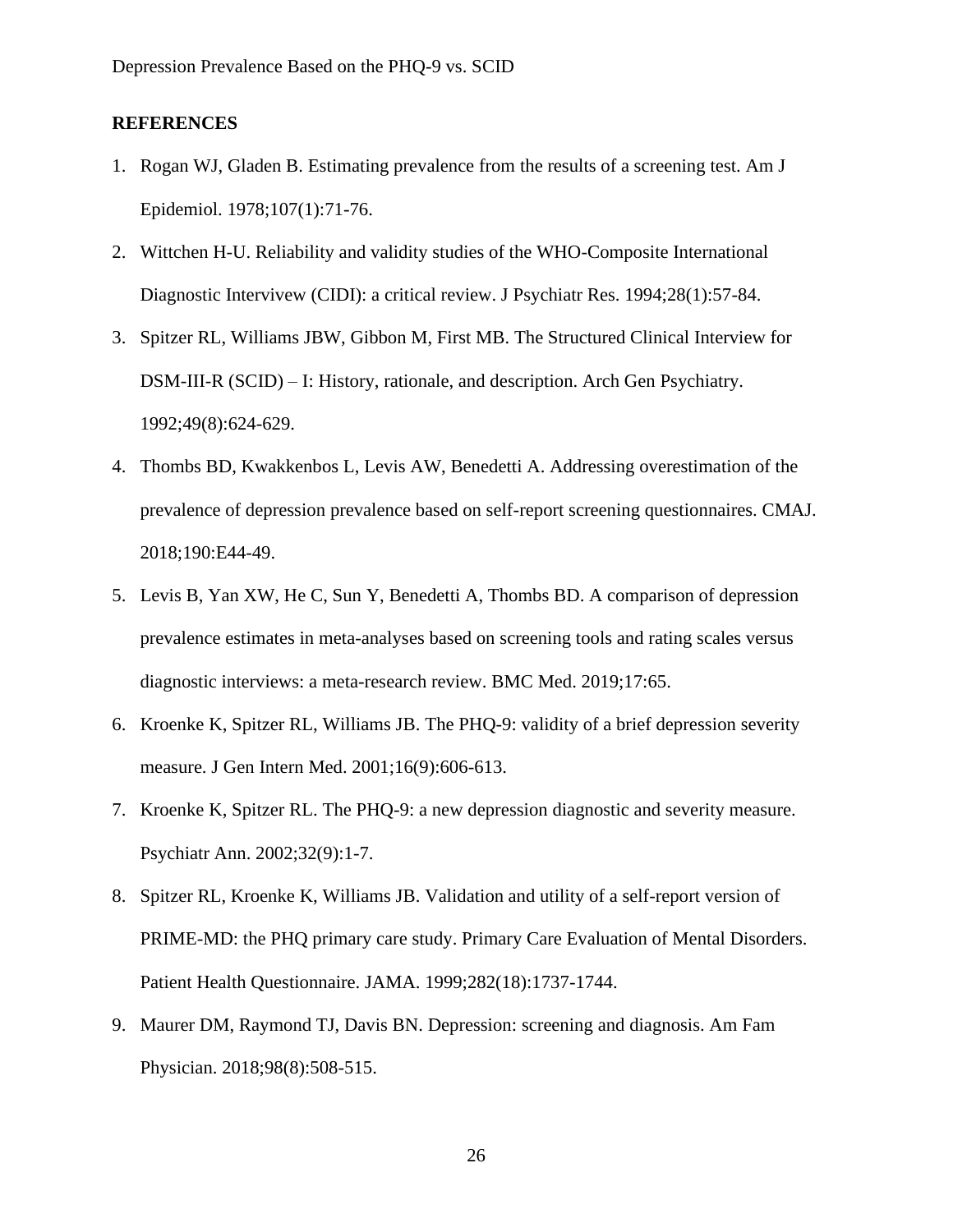- 10. Diagnostic and statistical manual of mental disorders: DSM-III 3rd ed, revised. Washington, DC: American Psychiatric Association 1987.
- 11. Diagnostic and statistical manual of mental disorders: DSM-IV 4th ed. Washington, DC: American Psychiatric Association 1994.
- 12. Diagnostic and statistical manual of mental disorders: DSM-IV 4th ed, text revised. Washington, DC: American Psychiatric Association 2000.
- 13. Levis B, Benedetti A, Thombs BD, DEPRESsion Screening Data (DEPRESSD) Collaboration. The diagnostic accuracy of the Patient Health Questionnaire-9 (PHQ-9) for screening to detect major depression: an individual participant data meta-analysis. BMJ. 2019;365:I1476.
- 14. Mata DA, Ramos MA, Bansal N, et al. Prevalence of depression and depressive symptoms among resident physicians: a systematic review and meta-analysis. JAMA 2015;314(22):2373-2383.
- 15. Rotenstein LS, Ramos MA, Torre M, et al. Prevalence of depression, depressive symptoms, and suicidal ideation among medical students: a systematic review and meta-analysis. JAMA 2016;316(21):2214-2236.
- 16. Qato DM, Ozenberger K, Olfson M. Prevalence of prescription medications with depression as a potential adverse effect among adults in the United States. JAMA. 2018;319(22):2289- 2298.
- 17. Dejesus RS, Vickers KS, Melin GJ, Williams MD. A system-based approach to depression management in primary care using the Patient Health Questionnaire-9. Mayo Clin Proc. 2007;82(11):1395-1402.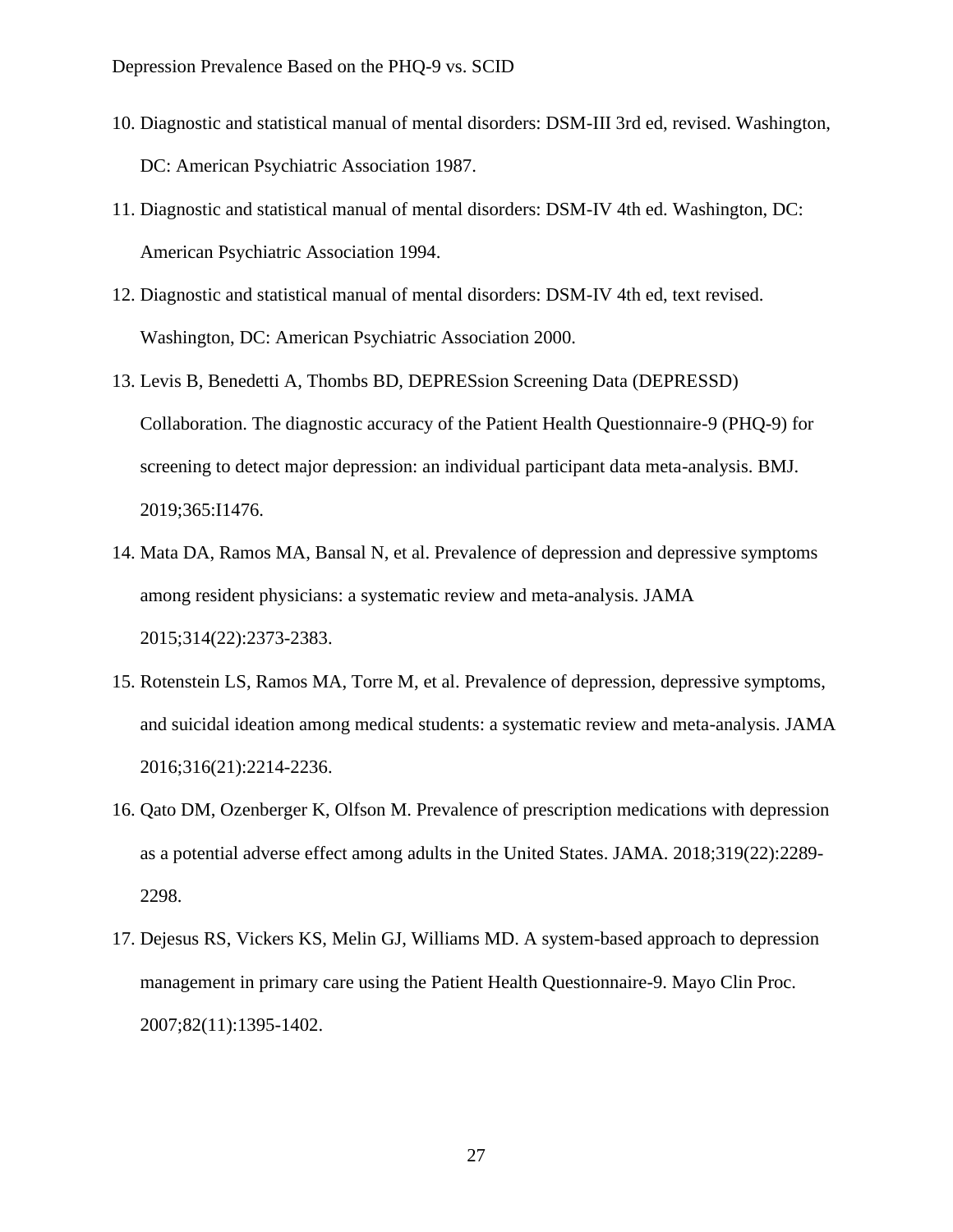- 18. Kroenke K, Spitzer RL, Williams JB. The Patient Health Questionnaire-2. Medical Care. 2003;41(11):1284-1292.
- 19. Whooley MA. Depression and cardiovascular disease: healing the broken-hearted. JAMA. 2006;295:2874-2881.
- 20. First MB. Structured clinical interview for the DSM (SCID). John Wiley & Sons, Inc. 1995.
- 21. Kelly MJ, Dunstan FD, Lloyd K, Fone DL. Evaluating cutpoints for the MHI-5 and MCS using the GHQ-12: a comparison of five different methods. BMC Psychiatry. 2008;8:10.
- 22. Thombs BD, Benedetti A, Kloda LA, et al. The diagnostic accuracy of the Patient Health Questionnaire-2 (PHQ-2), Patient Health Questionnaire-8 (PHQ-8), and Patient Health Questionnaire-9 (PHQ-9) for detecting major depression: protocol for a systematic review and individual patient data meta-analyses. Syst Rev. 2014:3:124.
- 23. The ICD-10 Classifications of Mental and Behavioural Disorder: Clinical Descriptions and Diagnostic Guidelines Geneva: World Health Organization 1992.
- 24. Levis B, Benedetti A, Riehm KE, et al. Probability of major depression diagnostic classification using semi-structured versus fully structured diagnostic interviews. Br J Psychiatry. 2018;212(6):377-385.
- 25. Levis B, McMillan D, Sun Y, et al. Comparison of major depression diagnostic classification probability using the SCID, CIDI, and MINI diagnostic interviews among women in pregnancy or postpartum: An individual participant data meta-analysis. Int J Methods Psychiatr Res. 2019;28(4):e1803.
- 26. Wu Y, Levis B, Sun Y, et al. Probability of major depression diagnostic classification based on the SCID, CIDI and MINI diagnostic interviews controlling for Hospital Anxiety and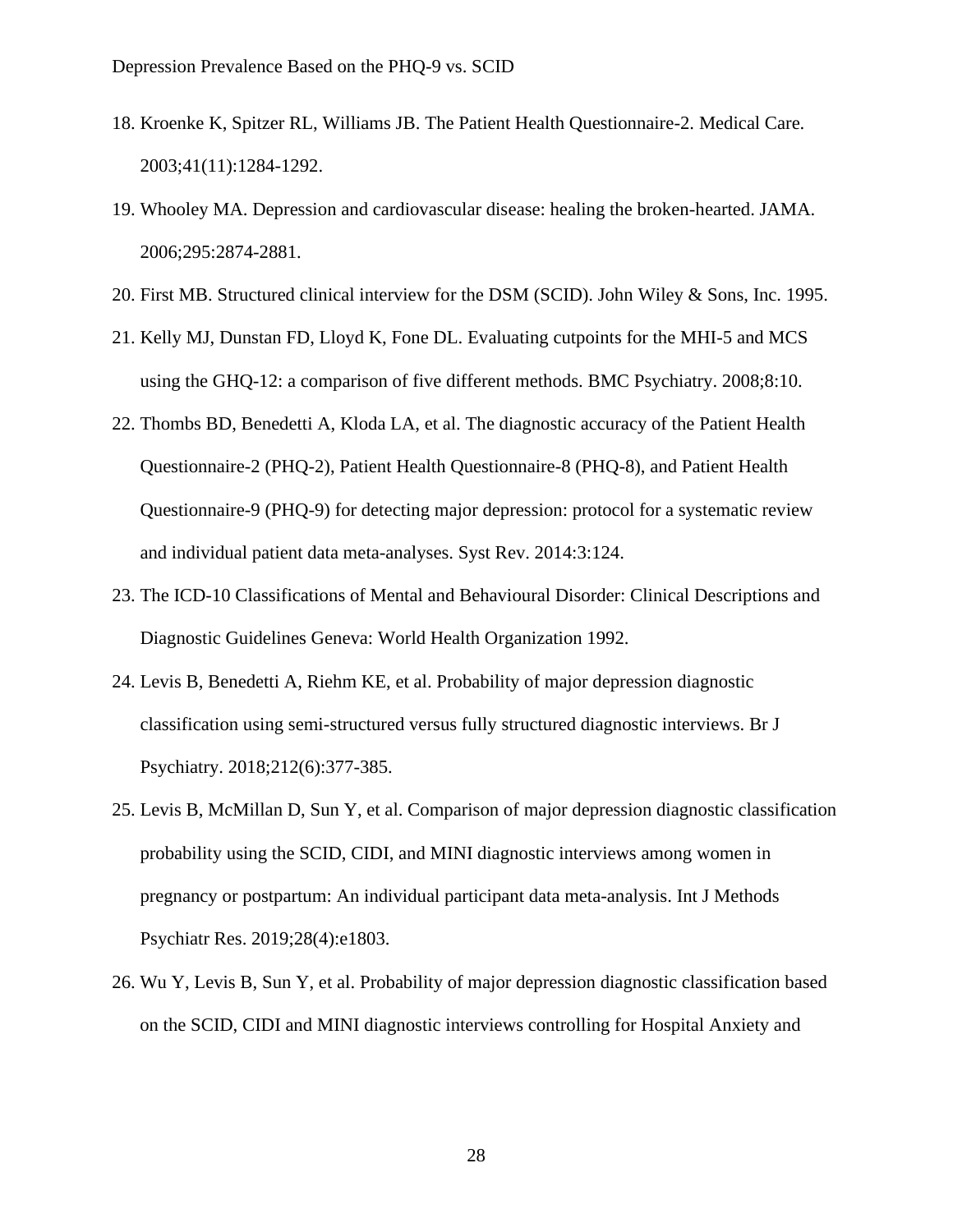Depression Scale – Depression subscale scores: an individual participant data meta-analysis of 73 primary studies. J Psychosom Res. 2020;129:109892.

- 27. Phelan E, Williams B, Meeker K, et al. A study of the diagnostic accuracy of the PHQ-9 in primary care elderly. BMC Fam Pract. 2010;11:63.
- 28. Watnick S, Wang PL, Demadura T, Ganzini L. Validation of 2 depression screening tools in dialysis patients. Am J Kidney Dis. 2005;46:919-924.
- 29. Liu ZW, Yu Y, Hu M, Liu HM, Zhou L, Xiao SY. PHQ-9 and PHQ-2 for screening depression in Chinese rural elderly. PLoS One. 2016;11:e0151042.
- 30. PRESS Peer Review of Electronic Search Strategies: 2015 Guideline Explanation and Elaboration (PRESS E&E). Ottawa: CADTH; 2016.
- 31. Alamri SH, Bari AI, Ali AT. Depression and associated factors in hospitalized elderly: a cross-sectional study in a Saudi teaching hospital. Ann Saudi Med. 2017;37:122-129.
- 32. Fann JR, Bombardier CH, Dikmen S, et al. Validity of the Patient Health Questionnaire-9 in assessing depression following traumatic brain injury. J Head Trauma Rehabil. 2005;20:501- 511.
- 33. Vöhringer PA, Jimenez MI, Igor MA, et al. Detecting mood disorder in resource-limited primary care settings: comparison of a self-administered screening tool to general practitioner assessment. J Med Screen. 2013;20:118-124.
- 34. Amoozegar F, Patten SB, Becker WJ, et al. The prevalence of depression and the accuracy of depression screening tools in migraine patients. Gen Hosp Psychiatry. 2017;48:25-31.
- 35. Amtmann D, Bamer AM, Johnson KL, et al. A comparison of multiple patient reported outcome measures in identifying major depressive disorder in people with multiple sclerosis. J Psychosom Res. 2015;79:550-557.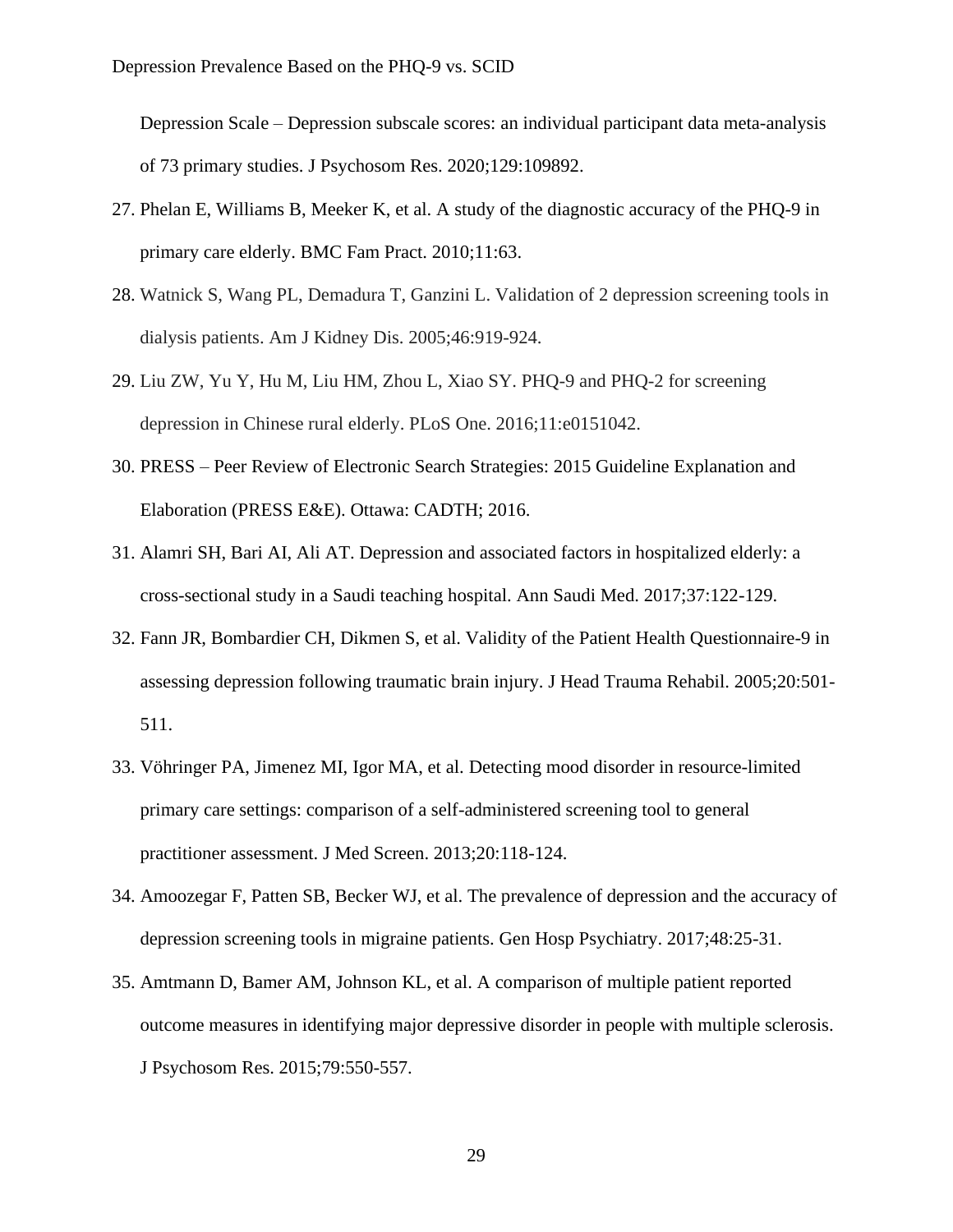- 36. Ayalon L, Goldfracht M, Bech P. 'Do you think you suffer from depression?' Re-evaluating the use of a single item question for the screening of depression in older primary care patients. Int J Geriatr Psychiatry. 2010;25:497-502.
- 37. Beraldi A, Baklayan A, Hoster E, Hiddemann W, Heussner P. Which questionnaire is most suitable for the detection of depressive disorders in haemato-oncological patients? Comparison between HADS, CES-D and PHQ-9. Oncol Res Treat. 2014;37:108-109.
- 38. Bernstein CN, Zhang L, Lix LM, et al. The validity and reliability of screening measures for depression and anxiety disorders in inflammatory bowel disease. Inflamm Bowel Dis. 2018;24:1867-1875.
- 39. Bhana A, Rathod SD, Selohilwe O, Kathree T, Petersen I. The validity of the Patient Health Questionnaire for screening depression in chronic care patients in primary health care in South Africa. BMC psychiatry. 2015;15:118.
- 40. Bombardier CH, Kalpakjian CZ, Graves DE, Dyer JR, Tate DG, Fann JR. Validity of the Patient Health Questionnaire-9 in assessing major depressive disorder during inpatient spinal cord injury rehabilitation. Arch Phys Med Rehabil. 2012;93:1838-1845.
- 41. Chagas MH, Tumas V, Rodrigues GR, et al. Validation and internal consistency of Patient Health Questionnaire-9 for major depression in Parkinson's disease. Age Ageing. 2013;42:645-649.
- 42. Chibanda D, Verhey R, Gibson LJ, et al. Validation of screening tools for depression and anxiety disorders in a primary care population with high HIV prevalence in Zimbabwe. J Affect Disord. 2016;198:50-55.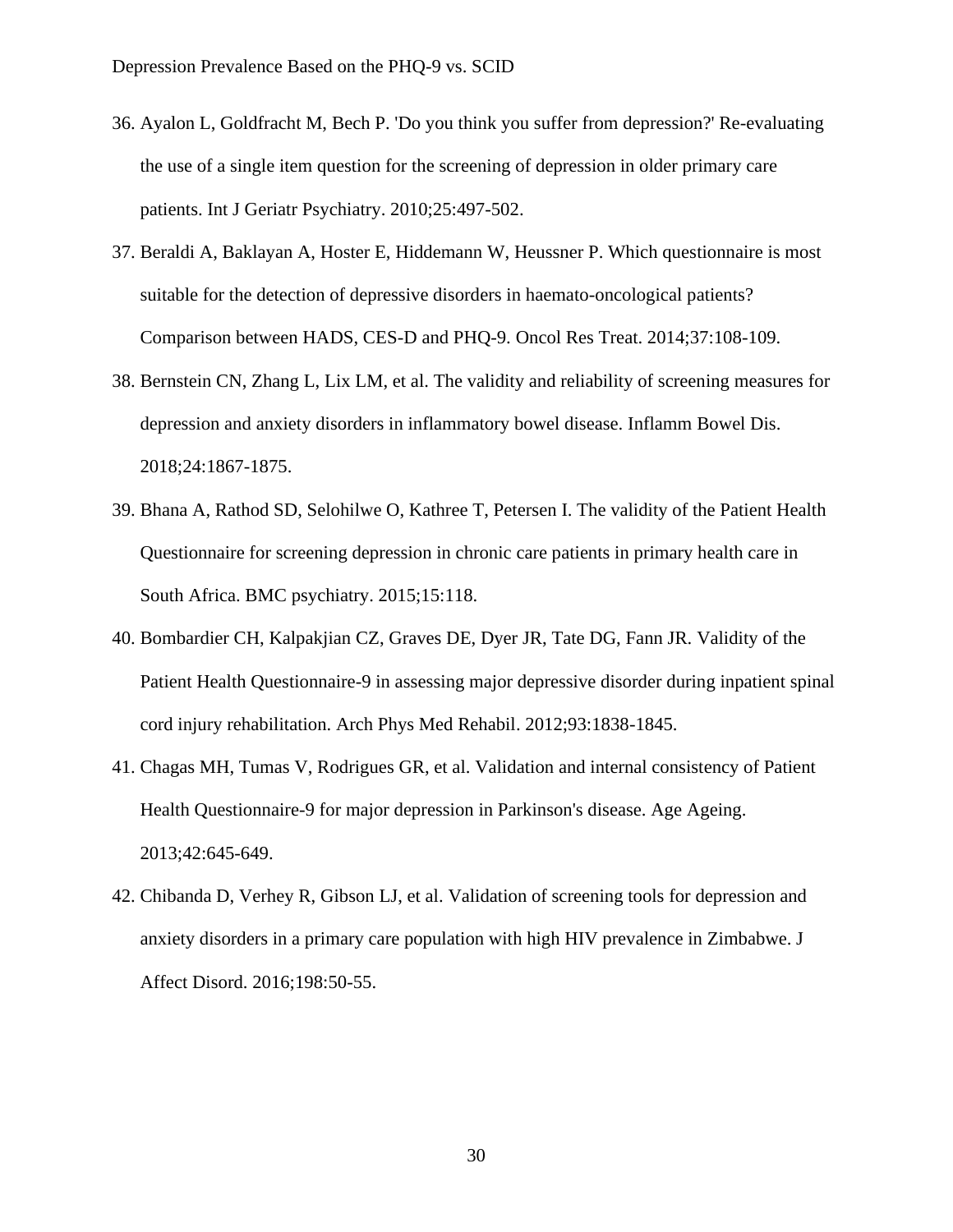- 43. Eack SM, Greeno CG, Lee BJ. Limitations of the Patient Health Questionnaire in identifying anxiety and depression in community mental health: many cases are undetected. Res Soc Work Pract. 2006;16:625-631.
- 44. Fiest KM, Patten SB, Wiebe S, Bulloch AG, Maxwell CJ, Jette N. Validating screening tools for depression in epilepsy. Epilepsia. 2014;55:1642-1650.
- 45. Fischer HF, Klug C, Roeper K, et al. Screening for mental disorders in heart failure patients using computer-adaptive tests. Qual Life Res. 2014;23:1609-1618.
- 46. Gjerdingen D, Crow S, McGovern P, Miner M, Center B. Postpartum depression screening at well-child visits: validity of a 2-question screen and the PHQ-9. Ann Fam Med. 2009;7:63- 70.
- 47. Gräfe K, Zipfel S, Herzog W, Löwe B. Screening for psychiatric disorders with the Patient Health Questionnaire (PHQ). Results from the German validation study. Diagnostica. 2004;50:171-181.
- 48. Green JD, Annunziata A, Kleiman SE, et al. Examining the diagnostic utility of the DSM‐5 PTSD symptoms among male and female returning veterans. Depress Anxiety. 2017;34:752- 760.
- 49. Green EP, Tuli H, Kwobah E, Menya D, Chesire I, Schmidt C. Developing and validating a perinatal depression screening tool in Kenya blending Western criteria with local idioms: a mixed methods study. J Affect Disord. 2018;228:49-59.
- 50. Haroz EE, Bass J, Lee C, et al. Development and cross-cultural testing of the International Depression Symptom Scale (IDSS): a measurement instrument designed to represent global presentations of depression. GMH. 2017;4.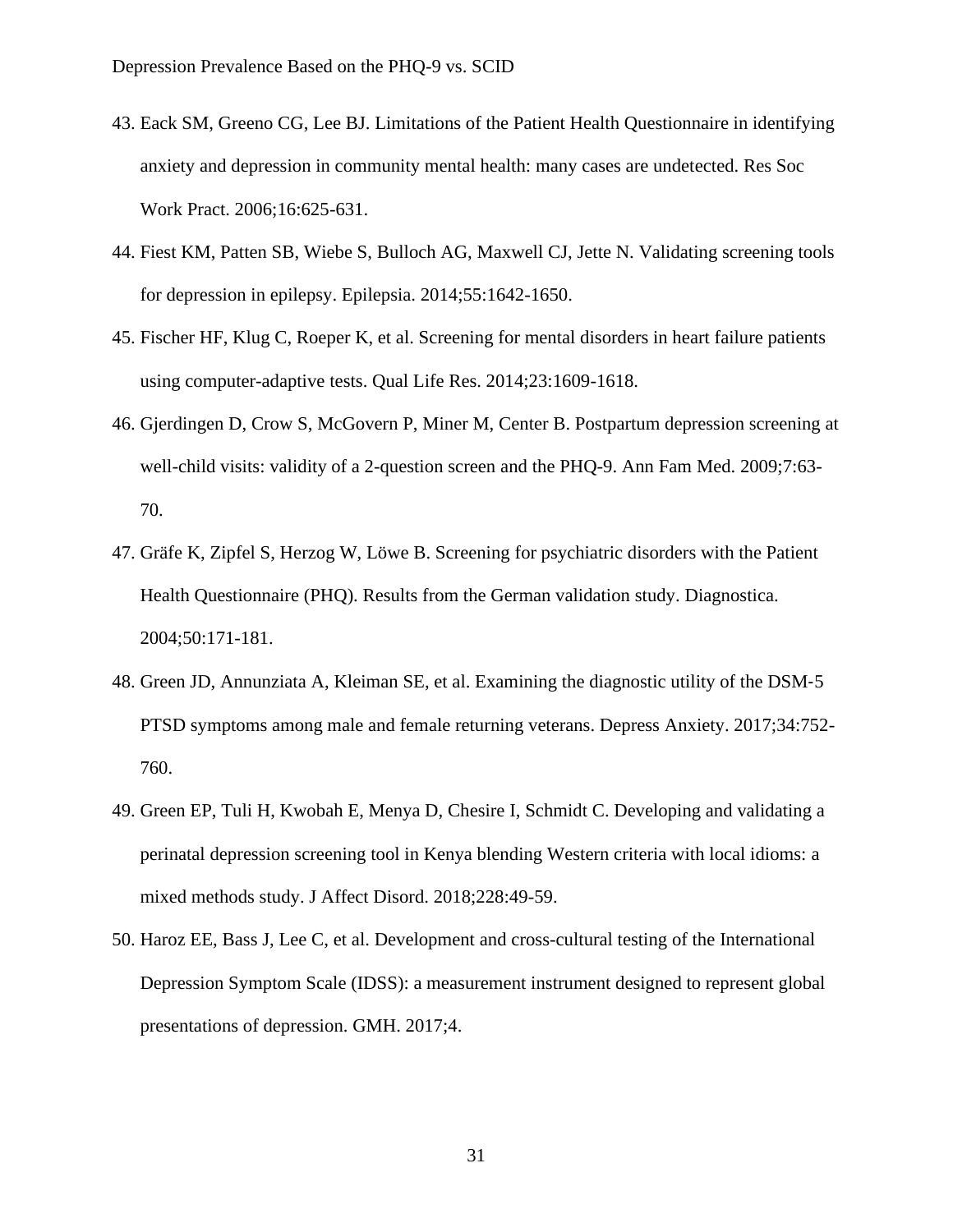- 51. Hitchon CA, Zhang L, Peschken CA, et al. The validity and reliability of screening measures for depression and anxiety disorders in rheumatoid arthritis. Arthrit Care Res. 2019.
- 52. Khamseh ME, Baradaran HR, Javanbakht A, Mirghorbani M, Yadollahi Z, Malek M. Comparison of the CES-D and PHQ-9 depression scales in people with type 2 diabetes in Tehran, Iran. BMC Psychiatry. 2011;11:61.
- 53. Kwan Y, Tham WY, Ang A. Validity of the Patient Health Questionnaire-9 (PHQ-9) in the screening of post-stroke depression in a multi-ethnic population. Biol Psychiatry. 2012;71:141S-141S.
- 54. Lambert SD, Clover K, Pallant JF, et al. Making sense of variations in prevalence estimates of depression in cancer: a co-calibration of commonly used depression scales using Rasch analysis. J Natl Compr Canc Netw. 2015;13:1203-1211.
- 55. Lara MA, Navarrete L, Nieto L, Martín JP, Navarro JL, Lara-Tapia H. Prevalence and incidence of perinatal depression and depressive symptoms among Mexican women. J Affect Disord. 2015;175:18-24.
- 56. Marrie RA, Zhang L, Lix LM, et al. The validity and reliability of screening measures for depression and anxiety disorders in multiple sclerosis. Mult Scler Relat Dis. 2018;20:9-15.
- 57. Martin-Subero M, Kroenke K, Diez-Quevedo C, et al. Depression as measured by PHQ-9 versus clinical diagnosis as an independent predictor of long-term mortality in a prospective cohort of medical inpatients. Psychosom Med. 2017;79:273-282.
- 58. Osório FL, Vilela Mendes A, Crippa JA, Loureiro SR. Study of the discriminative validity of the PHQ-9 and PHQ-2 in a sample of Brazilian women in the context of primary health care. Perspect Psychiatr Care. 2009;45:216-227.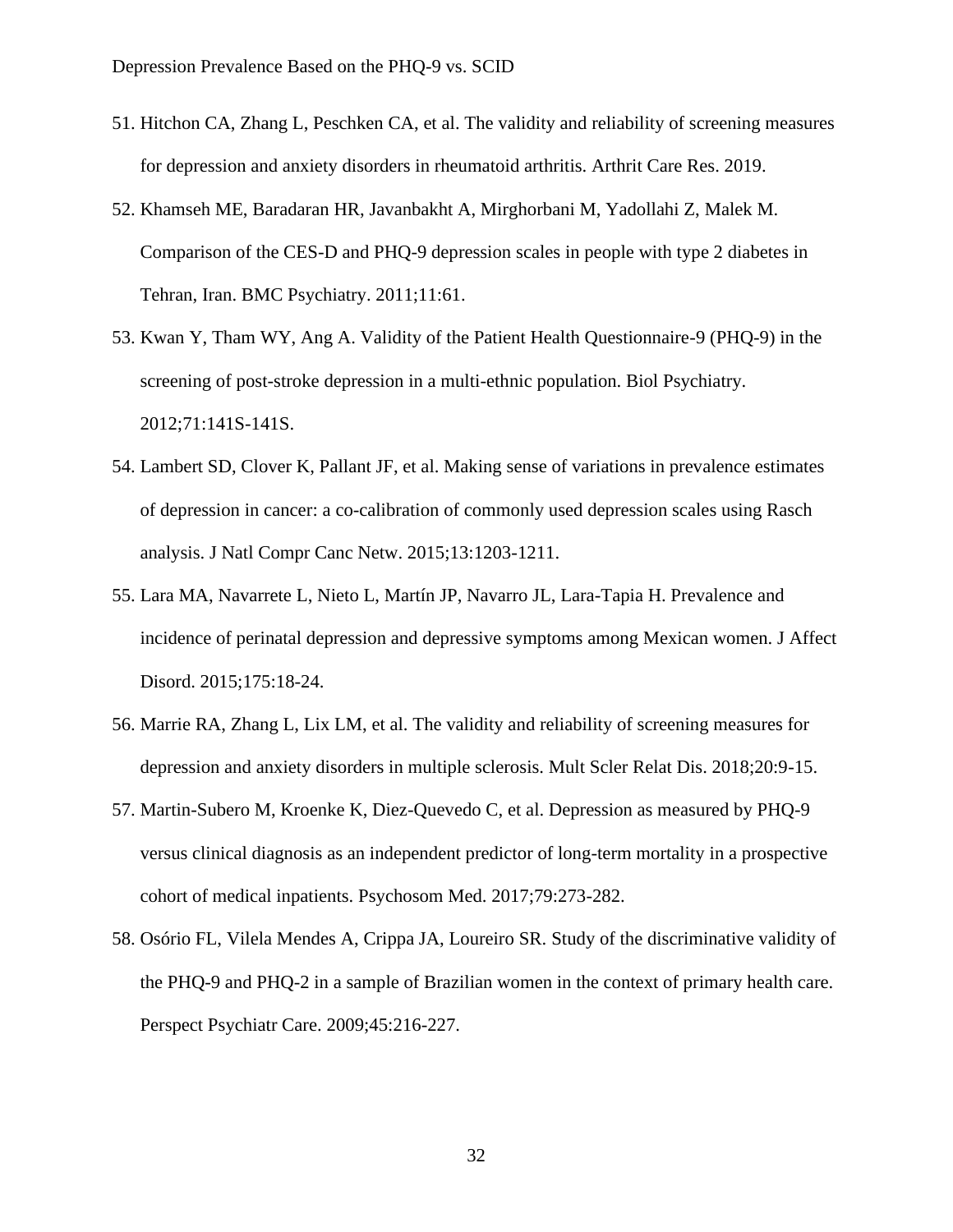- 59. Osório FL, Carvalho AC, Fracalossi TA, Crippa JA, Loureiro ES. Are two items sufficient to screen for depression within the hospital context? Int J Psychiatry Med. 2012;44:141-148.
- 60. Patten SB, Burton JM, Fiest KM, et al. Validity of four screening scales for major depression in MS. Mult Scler. 2015;21:1064-1071.
- 61. Picardi A, Adler DA, Abeni D, et al. Screening for depressive disorders in patients with skin diseases: a comparison of three screeners. Acta Derm Venereol. 2005;85:414-419.
- 62. Prisnie JC, Fiest KM, Coutts SB, et al. Validating screening tools for depression in stroke and transient ischemic attack patients. Int J Psychiatry Med. 2016;51:262-277.
- 63. Richardson TM, He H, Podgorski C, Tu X, Conwell Y. Screening depression aging services clients. Am J Geriatr Psychiatry. 2010;18:1116-1123.
- 64. Rooney AG, McNamara S, Mackinnon M, et al. Screening for major depressive disorder in adults with cerebral glioma: an initial validation of 3 self-report instruments. Neurooncology. 2013;15:122-129.
- 65. Shinn EH, Valentine A, Baum G, et al. Comparison of four brief depression screening instruments in ovarian cancer patients: diagnostic accuracy using traditional versus alternative cutpoints. Gynecol Oncol. 2017;145:562-568.
- 66. Sidebottom AC, Harrison PA, Godecker A, Kim H. Validation of the Patient Health Questionnaire (PHQ)-9 for prenatal depression screening. Arch Womens Ment Health. 2012;15:367-374.
- 67. Simning A, van Wijngaarden E, Fisher SG, Richardson TM, Conwell Y. Mental healthcare need and service utilization in older adults living in public housing. Am J Geriatr Psychiatry. 2012;20:441-451.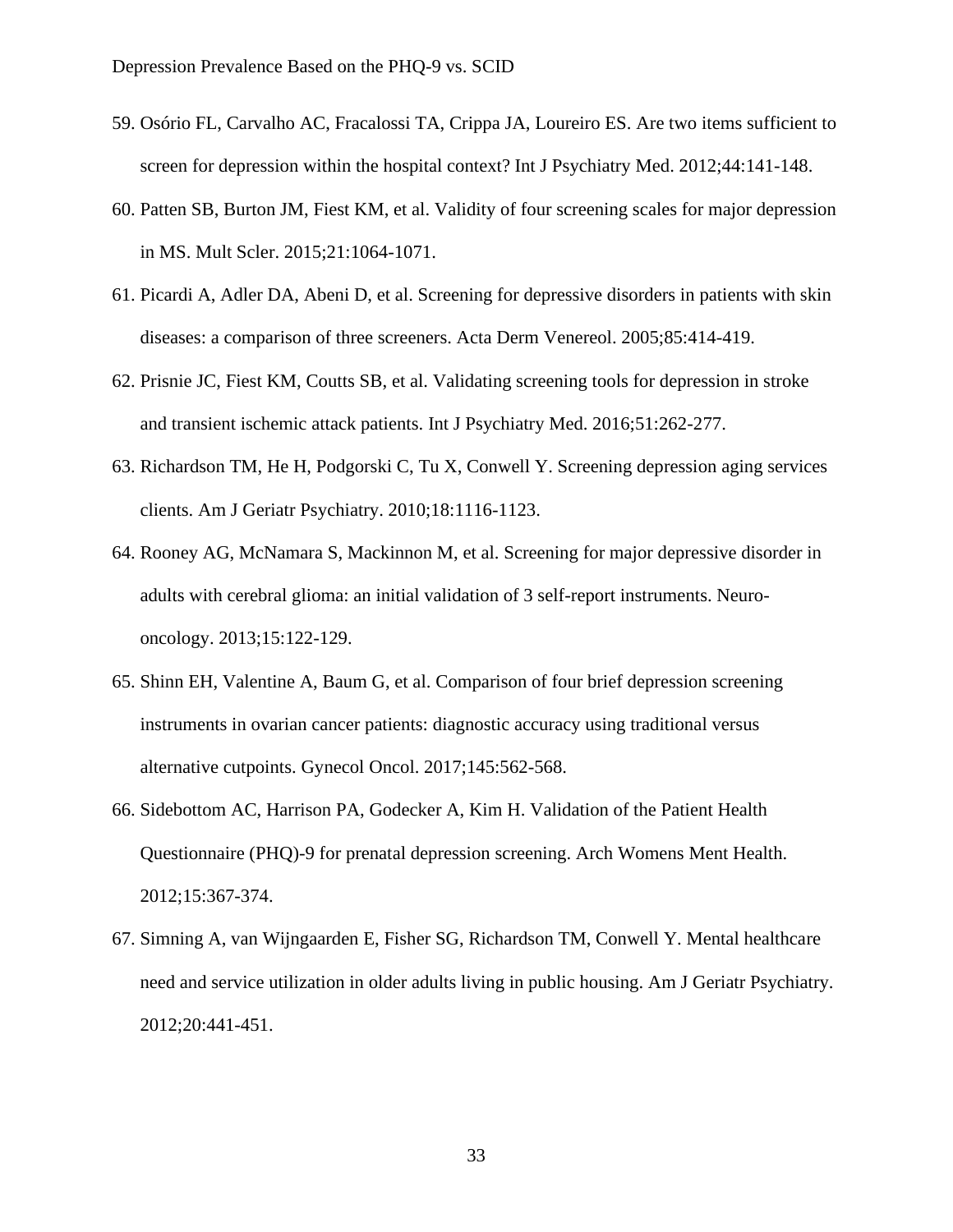- 68. Spangenberg L, Glaesmer H, Boecker M, Forkmann T. Differences in Patient Health Questionnaire and Aachen Depression Item Bank scores between tablet versus paper-andpencil administration. Qual Life Res. 2015;24:3023-3032.
- 69. Turner A, Hambridge J, White J, et al. Depression screening in stroke: a comparison of alternative measures with the structured diagnostic interview for the Diagnostic and Statistical Manual of Mental Disorders, Fourth Edition (major depressive episode) as criterion standard. Stroke. 2012;43:1000-1005.
- 70. Wagner LI, Pugh SL, Small Jr W, et al. Screening for depression in cancer patients receiving radiotherapy: feasibility and identification of effective tools in the NRG Oncology RTOG 0841 trial. Cancer. 2017;123:485-93.
- 71. Williams JR, Hirsch ES, Anderson K, et al. A comparison of nine scales to detect depression in Parkinson disease: which scale to use? Neurology. 2012;78:998-1006.
- 72. Wittkampf K, van Ravesteijn H, Baas K, et al. The accuracy of Patient Health Questionnaire-9 in detecting depression and measuring depression severity in high-risk groups in primary care. Gen Hosp Psychiatry. 2009;31:451-459.
- 73. Liu SI, Yeh ZT, Huang HC, et al. Validation of Patient Health Questionnaire for depression screening among primary care patients in Taiwan. Compr Psychiatry. 2011;52:96-101.
- 74. McGuire AW, Eastwood JA, Macabasco-O'Connell A, Hays RD, Doering LV. Depression screening: utility of the Patient Health Questionnaire in patients with acute coronary syndrome. Am J Crit Care. 2013;22:12-19.
- 75. Twist K, Stahl D, Amiel SA, Thomas S, Winkley K, Ismail K. Comparison of depressive symptoms in type 2 diabetes using a two-stage survey design. Psychosom Med. 2013;75:791- 797.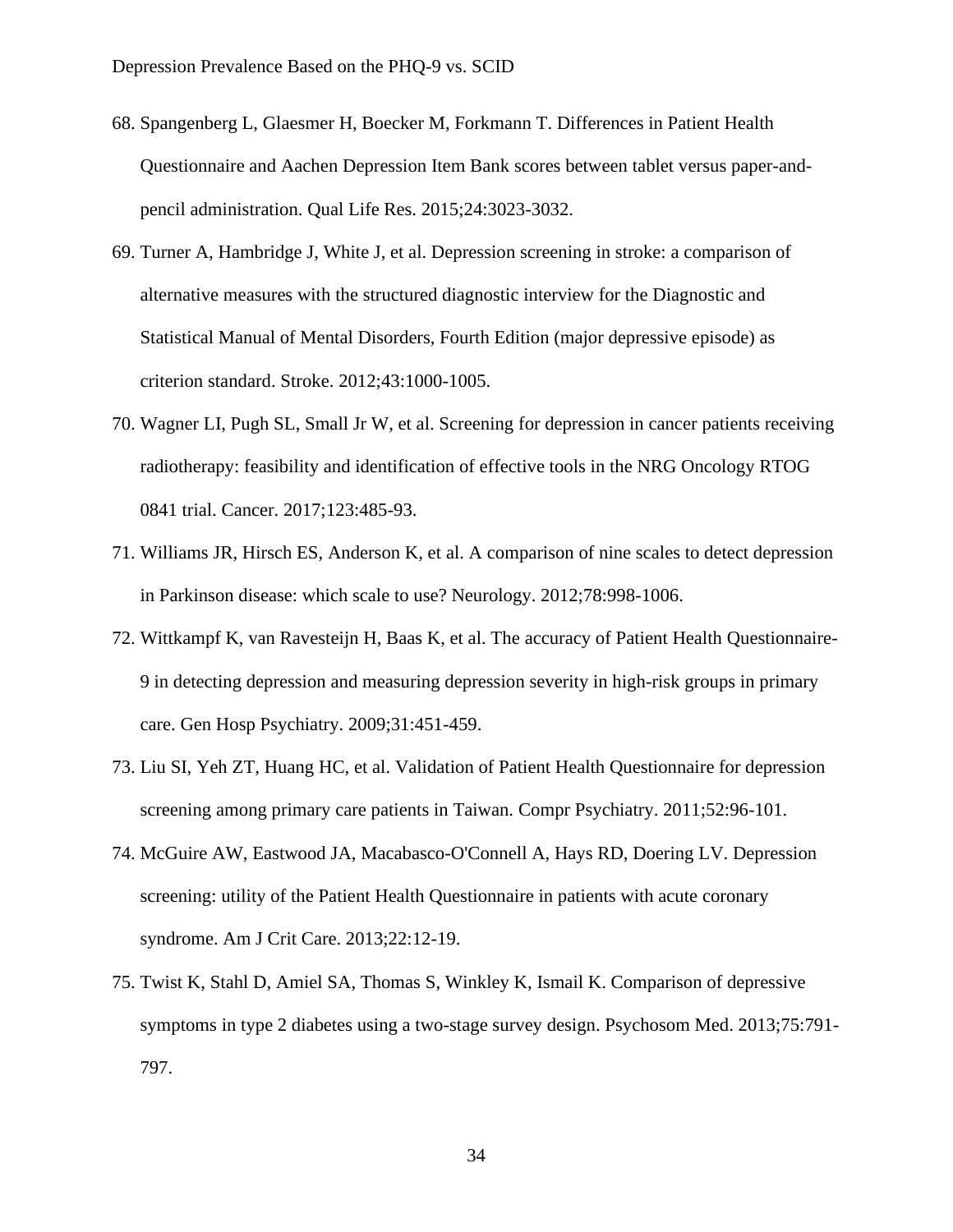- 76. Scott JE, Mathias JL, Kneebone AC. Depression and anxiety after total hip replacement among older adults; a meta-analysis. Aging Ment Health. 2016;20(12):1243-1254.
- 77. Buchberger B, Huppertz H, Krabbe L, Lux B, Mattivi JT, Siafarikas A. Symptoms of depression and anxiety in youth with type 1 diabetes: a systematic review and meta-analysis. Psychoneuroendocrinology. 2016;70:70-84.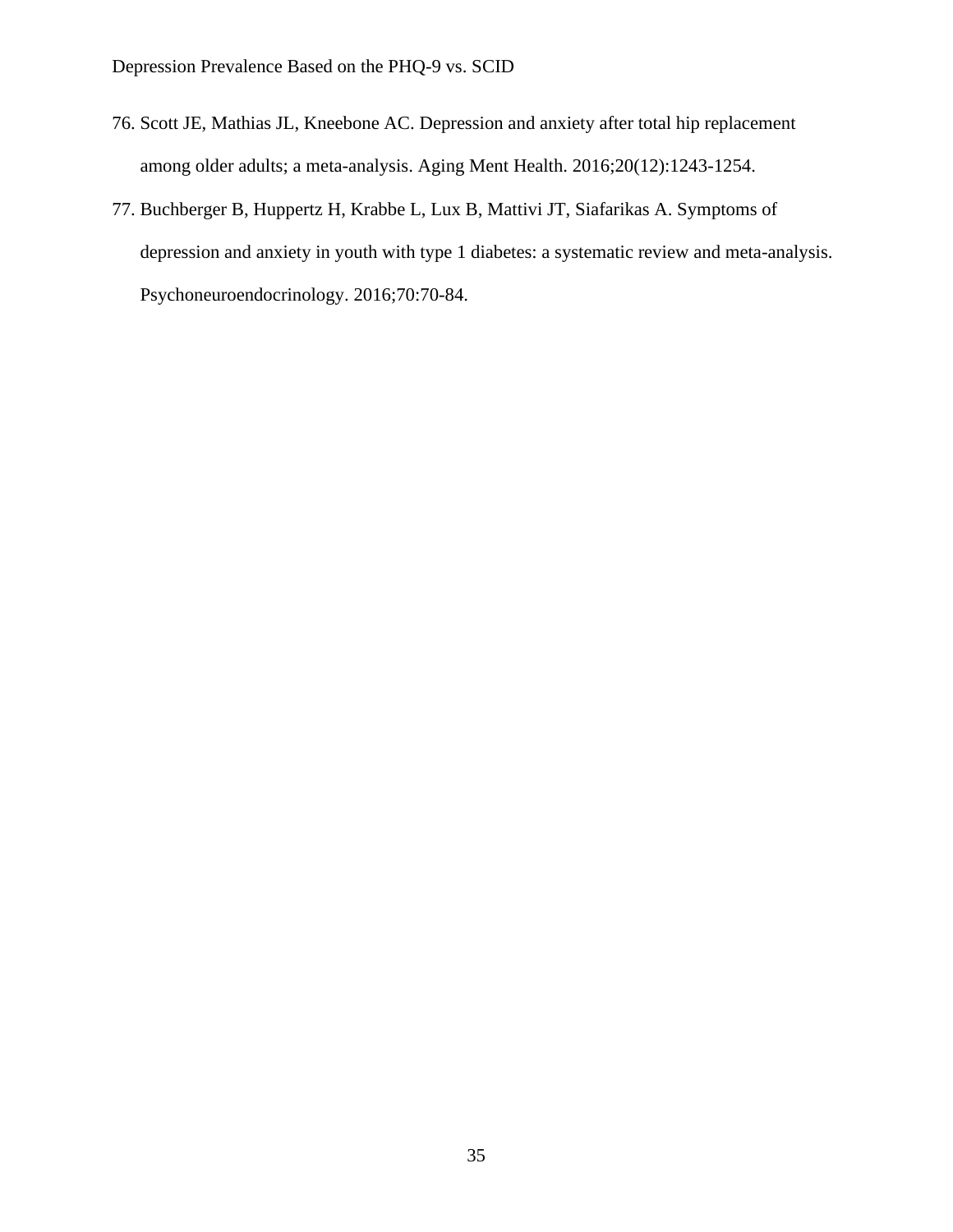#### **Table 1. Characteristics of included studies and difference between percentage with PHQ-9 ≥ 10 and prevalence matching-based prevalence and prevalence based on diagnostic criteria for major depression** <u> 1989 - Johann John Stein, mars an deus Amerikaansk kommunister (</u>

|                                                                          |               |                                                                                                                 |                           |                     |                  |                                           |                           | $PHQ-9 \geq 10$            |                                                             |                            | <b>Prevalence Matching</b>                                            |       |                          |                                         |                                         |  |  |  |
|--------------------------------------------------------------------------|---------------|-----------------------------------------------------------------------------------------------------------------|---------------------------|---------------------|------------------|-------------------------------------------|---------------------------|----------------------------|-------------------------------------------------------------|----------------------------|-----------------------------------------------------------------------|-------|--------------------------|-----------------------------------------|-----------------------------------------|--|--|--|
|                                                                          |               |                                                                                                                 |                           |                     |                  |                                           |                           | % Difference:              | Ratio:                                                      |                            | % Difference: Ratio:                                                  |       |                          | % Difference:                           | Ratio:                                  |  |  |  |
| Author, year                                                             | Country       | Recruited<br>Population                                                                                         | ${\bf N}$<br><b>Total</b> | Mean<br>(SD)<br>Age | N(%)<br>Female   | N(%)<br><b>Maior</b><br><b>Depression</b> | N(%<br>PHQ-9<br>$\geq 10$ | Major<br><b>Depression</b> | $PHQ-9 \ge 10$ $PHQ-9 \ge 10$<br>Major<br><b>Depression</b> | N(%)<br>PHQ-9<br>$\geq 14$ | PHQ-9 ≥ 14 PHQ-9 ≥ 14<br><b>Major</b><br><b>Depression Depression</b> | Major | N(%)<br>PHQ-9<br>$DA+$   | PHQ-9 DA+<br>Major<br><b>Depression</b> | PHO-9 DA+<br>Major<br><b>Depression</b> |  |  |  |
| Studies from IPDMA that used the SCID and were Included in Main Analyses |               |                                                                                                                 |                           |                     |                  |                                           |                           |                            |                                                             |                            |                                                                       |       |                          |                                         |                                         |  |  |  |
| Alamri, 2017 <sup>a,31</sup>                                             | Saudi Arabia  | Hospitalized                                                                                                    | 199                       | 70(8)               | 117 (59%)        | 24 (12.1%)                                | 44 (22.1%)                | 10.1%                      | 1.8                                                         | 25 (12.6%)                 | 0.5%                                                                  | 1.0   | $\overline{\phantom{a}}$ | $\overline{\phantom{a}}$                | $\overline{\phantom{a}}$                |  |  |  |
|                                                                          |               | elderly in<br>medical and<br>surgical wards                                                                     |                           |                     |                  |                                           |                           |                            |                                                             |                            |                                                                       |       |                          |                                         |                                         |  |  |  |
| Amoozegar, $2017^{34}$                                                   | Canada        | Migraine<br>patients                                                                                            | 203                       | 43(13)              | 41(20%)          | 49 (24.1%)                                | 72 (35.5%)                | 11.3%                      | 1.5                                                         | 40 (19.7%)                 | $-4.4%$                                                               | 0.8   | 36 (17.7%)               | $-6.4%$                                 | 0.7                                     |  |  |  |
| Amtmann, 2015b,35                                                        | <b>USA</b>    | Multiple<br>sclerosis<br>patients                                                                               | 164                       | 55(11)              | 127 (71%)        | 48 (17.6%)                                | 90 (33.0%)                | 15.4%                      | 1.9                                                         | 55 (20.2%)                 | 2.6%                                                                  | 1.1   | 42 (15.4%)               | $-2.2%$                                 | 0.9                                     |  |  |  |
| Ayalon, $2010^{36}$                                                      | Israel        | Elderly primary                                                                                                 | 151                       | 76(8)               | 61(40%)          | $6(4.0\%)$                                | 14 (9.3%)                 | 5.3%                       | 2.3                                                         | $7(4.6\%)$                 | 0.7%                                                                  | 1.2   | $6(4.0\%)$               | 0.0%                                    | 1.0                                     |  |  |  |
| Beraldi, $2014^{c,37}$                                                   | Germany       | care patients<br>Cancer                                                                                         | 116                       | 52(16)              | 37 (32%)         | $7(6.0\%)$                                | 21 (18.1%)                | 12.1%                      | 3.0                                                         | $4(3.4\%)$                 | $-2.6%$                                                               | 0.6   | 2(1.7%)                  | $-4.3%$                                 | 0.3                                     |  |  |  |
| Bernstein, 2018 <sup>38</sup>                                            | Canada        | inpatients<br><b>IBD</b> patients                                                                               | 240                       | 49(15)              | 151(63%)         | 21 (8.8%)                                 | 59 (24.6%)                | 15.8%                      | 2.8                                                         | 33 (13.8%)                 | 5.0%                                                                  | 1.6   | $25(10.4\%)$             | 1.7%                                    | 1.2                                     |  |  |  |
| Bhana, 2015 <sup>39</sup>                                                | South Africa  | Chronic care                                                                                                    | 679                       | 47(13)              | 509 (75%)        | 78 (11.5%)                                | 53 (7.8%)                 | $-3.7%$                    | 0.7                                                         | $26(3.8\%)$                | $-7.7%$                                                               | 0.3   | $15(2.2\%)$              | $-9.3%$                                 | 0.2                                     |  |  |  |
| Bombardier, 2012 <sup>40</sup>                                           | <b>USA</b>    | patients<br>Inpatients with<br>spinal cord<br>injuries                                                          | 160                       | 42(16)              | 36(23%)          | $14(8.8\%)$                               | 43 (26.9%)                | 18.1%                      | 3.1                                                         | 23 (14.4%)                 | 5.6%                                                                  | 1.6   | $17(10.6\%)$             | 1.9%                                    | 1.2                                     |  |  |  |
| Chagas, 2013 <sup>41</sup>                                               | <b>Brazil</b> | Outpatients<br>with<br>Parkinson's                                                                              | 84                        | 59 (12)             | 39 (46%)         | 19 (22.6%)                                | 30 (35.7%)                | 13.1%                      | 1.6                                                         | $16(19.0\%)$               | $-3.6\%$                                                              | 0.8   | 12 (14.3%)               | $-8.3%$                                 | 0.6                                     |  |  |  |
| Chiabanda, 2016 <sup>d,42</sup>                                          | Zimbabwe      | Disease<br>A primary care<br>population with<br>high HIV                                                        | 264                       | 38(10)              | 208 (79%)        | 149 (56.4%)                               | 171 (64.8%)               | 8.3%                       | 1.1                                                         | 122 (46.2%)                | $-10.2%$                                                              | 0.8   | 96 (36.4%)               | $-20.1%$                                | 0.6                                     |  |  |  |
| Eack. 2006 <sup>43</sup>                                                 | <b>USA</b>    | prevalence<br>Women seeking<br>psychiatric<br>services for<br>their children at<br>two mental<br>health centers | 48                        | 39(10)              | 48 (100%)        | $12(25.0\%)$                              | 24 (50.0%)                | 25.0%                      | 2.0                                                         | 17 (35.4%)                 | 10.4%                                                                 | 1.4   | 17 (35.4%)               | 10.4%                                   | 1.4                                     |  |  |  |
| Fann, 2005a,b,e,32                                                       | <b>USA</b>    | Inpatients with<br>traumatic brain                                                                              | 135                       | 48(20)              | 41 (28%)         | 45 (16.2%)                                | 64 (22.5%)                | 6.3%                       | 1.4                                                         | 33 (12.2%)                 | $-4.0\%$                                                              | 0.8   |                          |                                         | $\sim$                                  |  |  |  |
| Fiest, 2014 <sup>e,44</sup>                                              | Canada        | injury<br>Epilepsy                                                                                              | 169                       | 39(15)              | 86 (51%)         | 23 (13.6%)                                | 37 (21.9%)                | 8.3%                       | 1.6                                                         | $17(10.1\%)$               | $-3.6%$                                                               | 0.7   | $17(10.1\%)$             | $-3.6%$                                 | 0.7                                     |  |  |  |
| Fischer, 2014 <sup>f,45</sup>                                            | Germany       | outpatients<br>Heart failure                                                                                    | 194                       | 66(11)              | 40(21%)          | 11(5.7%)                                  | 37 (19.1%)                | 13.4%                      | 3.4                                                         | $19(9.8\%)$                | 4.1%                                                                  | 1.7   | $20(10.3\%)$             | 4.6%                                    | 1.8                                     |  |  |  |
| Gjerdingen, 2009 <sup>f,46</sup>                                         | <b>USA</b>    | patients<br>Mothers<br>registering their<br>newborns for                                                        | 419                       | 30(6)               | 419<br>$(100\%)$ | 19 (4.5%)                                 | 49 (11.7%)                | 7.2%                       | 2.6                                                         | $26(6.2\%)$                | 1.7%                                                                  | 1.4   | 31 (7.4%)                | 2.9%                                    | 1.6                                     |  |  |  |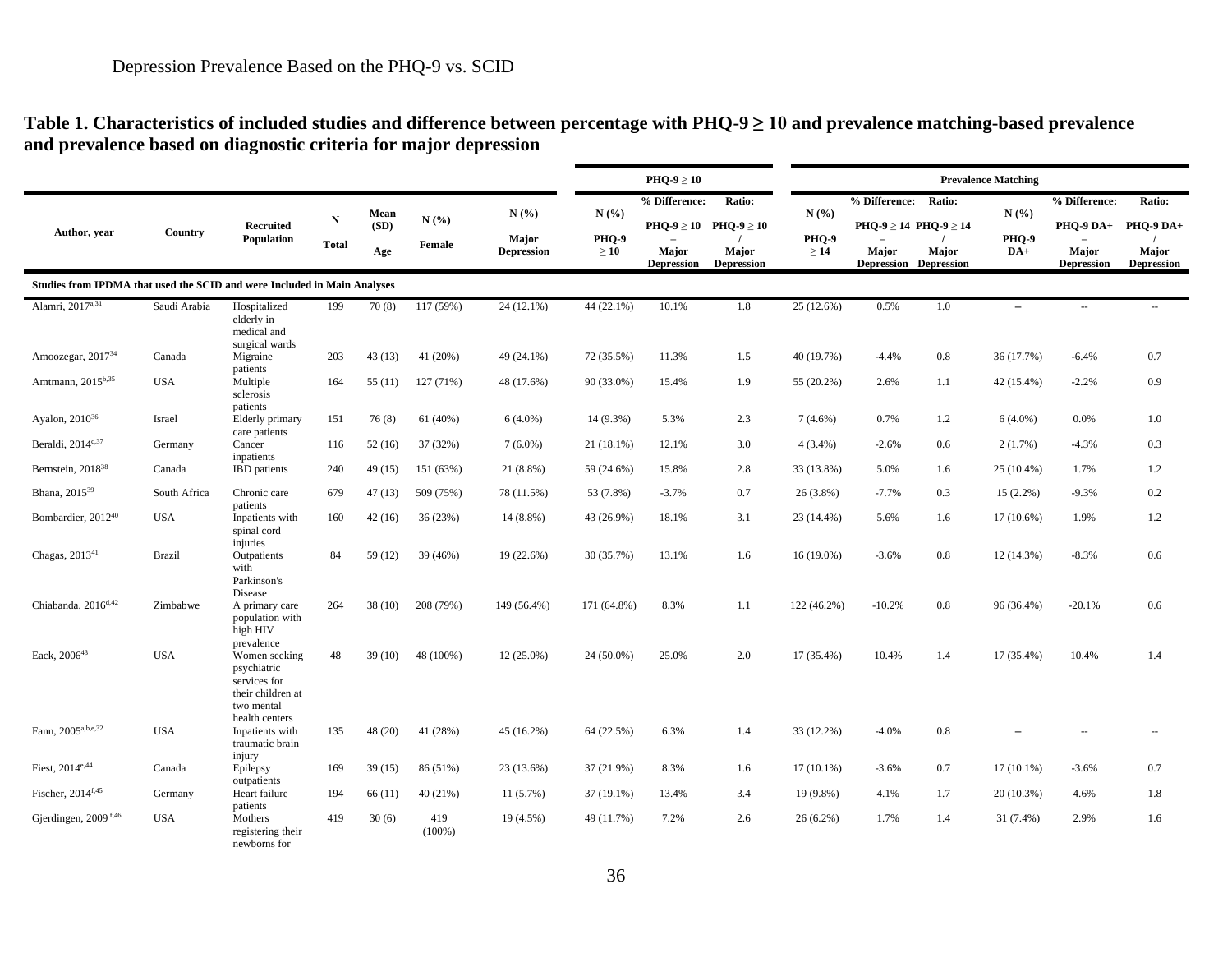| Gräfe, 2004 <sup>g,47</sup>       | Germany       | well-child visits<br>at medical or<br>pediatric clinics<br>Medical and<br>psychosomatic<br>outpatients | 494  | 42(14)  | 331 (67%)             | 67 (13.6%)   | 166 (33.6%)   | 20.0%    | 2.5     | 97 (19.6%)   | 6.1%    | 1.4 | 86 (17.4%)   | 3.8%     | 1.3 |
|-----------------------------------|---------------|--------------------------------------------------------------------------------------------------------|------|---------|-----------------------|--------------|---------------|----------|---------|--------------|---------|-----|--------------|----------|-----|
| Green, 2017 <sup>48</sup>         | <b>USA</b>    | Returning<br>veterans                                                                                  | 176  | 37(10)  | 95 (54%)              | 22 (12.5%)   | 65 (36.9%)    | 24.4%    | 3.0     | 31 (17.6%)   | 5.1%    | 1.4 | 32 (18.2%)   | 5.7%     | 1.5 |
| Green, $2018^{49}$                | Kenya         | Pregnant<br>women and<br>new mothers                                                                   | 192  | 27(6)   | 192<br>$(100\%)$      | $10(5.2\%)$  | $100(52.1\%)$ | 46.9%    | 10.0    | 67 (34.9%)   | 29.7%   | 6.7 | 62 (32.3%)   | 27.1%    | 6.2 |
| Haroz, 2017 <sup>50</sup>         | Myanmar       | Primary care<br>patients                                                                               | 132  | 48 (14) | 86 (65%)              | 29 (22.0%)   | 25 (18.9%)    | $-3.0\%$ | 0.9     | 16(12.1%)    | $-9.8%$ | 0.6 | 13 (9.8%)    | $-12.1%$ | 0.4 |
| Hitchon, $2019h,51$               | Canada        | Rheumatoid<br>arthritis patients                                                                       | 148  | 61(12)  | 124 (84%)             | $16(10.8\%)$ | 44 (29.7%)    | 18.9%    | 2.8     | 22 (14.9%)   | 4.1%    | 1.4 | 26 (17.6%)   | 6.8%     | 1.6 |
| Khamseh, 2011 <sup>d,i,52</sup>   | Iran          | Type 2 diabetes<br>patients                                                                            | 184  | 56(9)   | 96 (52%)              | 79 (42.9%)   | 103 (56%)     | 13.0%    | 1.3     | 81 (44.0%)   | 1.1%    | 1.0 | 55 (45.1%)   | 6.6%     | 1.2 |
| Kwan, 2012 <sup>53</sup>          | Singapore     | Post-stroke in-<br>patients<br>undergoing<br>rehabilitation                                            | 113  | 60(12)  | 37 (33%)              | 3(2.7%)      | 24 (21.2%)    | 18.6%    | 8.0     | $9(8.0\%)$   | 5.3%    | 3.0 | $7(6.2\%)$   | 3.5%     | 2.3 |
| Lambert, 2015 <sup>54</sup>       | Australia     | Cancer patients                                                                                        | 147  | 58 (10) | 96 (65%)              | 21 (14.3%)   | 38 (25.9%)    | 11.6%    | 1.8     | 21 (14.3%)   | 0.0%    | 1.0 | 18 (12.2%)   | $-2.0%$  | 0.9 |
| Lara, 2015 <sup>55</sup>          | Mexico        | Pregnant<br>women during<br>the third<br>trimester of                                                  | 280  | 29(6)   | 280<br>$(100\%)$      | 29 (10.4%)   | 57 (20.4%)    | 10.0%    | 2.0     | 21(7.5%)     | $-2.9%$ | 0.7 | 23 (8.2%)    | $-2.1%$  | 0.8 |
| Marrie, 2018 <sup>56</sup>        | Canada        | pregnancy<br>Multiple<br>sclerosis                                                                     | 244  | 53(13)  | 198 (81%)             | 25 (10.2%)   | 73 (29.9%)    | 19.7%    | 2.9     | 43 (17.6%)   | 7.4%    | 1.7 | 36 (14.8%)   | 4.5%     | 1.4 |
| Martin-Subero, 2017 <sup>57</sup> | Spain         | patients<br>Medical in-                                                                                | 1003 | 43(14)  | 457 (46%)             | 83 (8.3%)    | 289 (28.8%)   | 20.5%    | 3.5     | 154 (15.4%)  | 7.1%    | 1.9 | 143 (14.3%)  | 6.0%     | 1.7 |
| Osório, 2009 <sup>58</sup>        | Brazil        | patients<br>Women in                                                                                   | 177  | 33(7)   | 177                   | 60 (33.9%)   | 62 (35%)      | 1.1%     | $1.0\,$ | 45 (25.4%)   | $-8.5%$ | 0.8 | 43 (24.3%)   | $-9.6\%$ | 0.7 |
| Osório, 2012 <sup>59</sup>        | <b>Brazil</b> | primary care<br>Inpatients from<br>various clinical                                                    | 86   | 49 (12) | $(100\%)$<br>35 (41%) | 28 (32.6%)   | 41 (47.7%)    | 15.1%    | 1.5     | $26(30.2\%)$ | $-2.3%$ | 0.9 | 26 (30.2%)   | $-2.3%$  | 0.9 |
| Patten, 2015 <sup>60</sup>        | Canada        | wards<br>Multiple<br>sclerosis                                                                         | 143  | 50(12)  | 110 (77%)             | $20(14.0\%)$ | 36 (25.2%)    | 11.2%    | 1.8     | 24 (16.8%)   | 2.8%    | 1.2 | $12(8.4\%)$  | $-5.6%$  | 0.6 |
| Picardi, 2005 <sup>61</sup>       | Italy         | patients<br>Inpatients with                                                                            | 138  | 37(13)  | 77 (56%)              | 12 (8.7%)    | 38 (27.5%)    | 18.8%    | 3.2     | 21 (15.2%)   | 6.5%    | 1.8 | 18 (13.0%)   | 4.3%     | 1.5 |
| Prisnie, $2016^{62}$              | Canada        | skin diseases<br>Stroke and<br>transient<br>ischemic attach<br>patients                                | 114  | 60(16)  | 64 (56%)              | $11(9.6\%)$  | 16(14%)       | 4.4%     | 1.5     | $11(9.6\%)$  | 0.0%    | 1.0 | $9(7.9\%)$   | $-1.8%$  | 0.8 |
| Quinn, Unpublishedh,j             | UK            | Stroke patients                                                                                        | 146  | 68(13)  | 65 (47%)              | $17(11.6\%)$ | 43 (29.5%)    | 17.8%    | 2.5     | $17(11.6\%)$ | $0.0\%$ | 1.0 | $17(12.6\%)$ | 1.5%     | 1.1 |
| Richardson, 2010 <sup>63</sup>    | <b>USA</b>    | Older adults<br>undergoing in-<br>home aging<br>services care<br>management<br>assessment              | 377  | 77(9)   | 258 (68%)             | 95 (25.2%)   | 117 (31%)     | 5.8%     | 1.2     | 65 (17.2%)   | $-8.0%$ | 0.7 | 60 (15.9%)   | $-9.3%$  | 0.6 |
| Rooney, 2013 <sup>64</sup>        | UK            | Adults with<br>cerebral glioma                                                                         | 126  | 54 (12) | 54 (43%)              | $14(11.1\%)$ | 27 (21.4%)    | 10.3%    | 1.9     | 15 (11.9%)   | 0.8%    | 1.1 | 13 (10.3%)   | $-0.8%$  | 0.9 |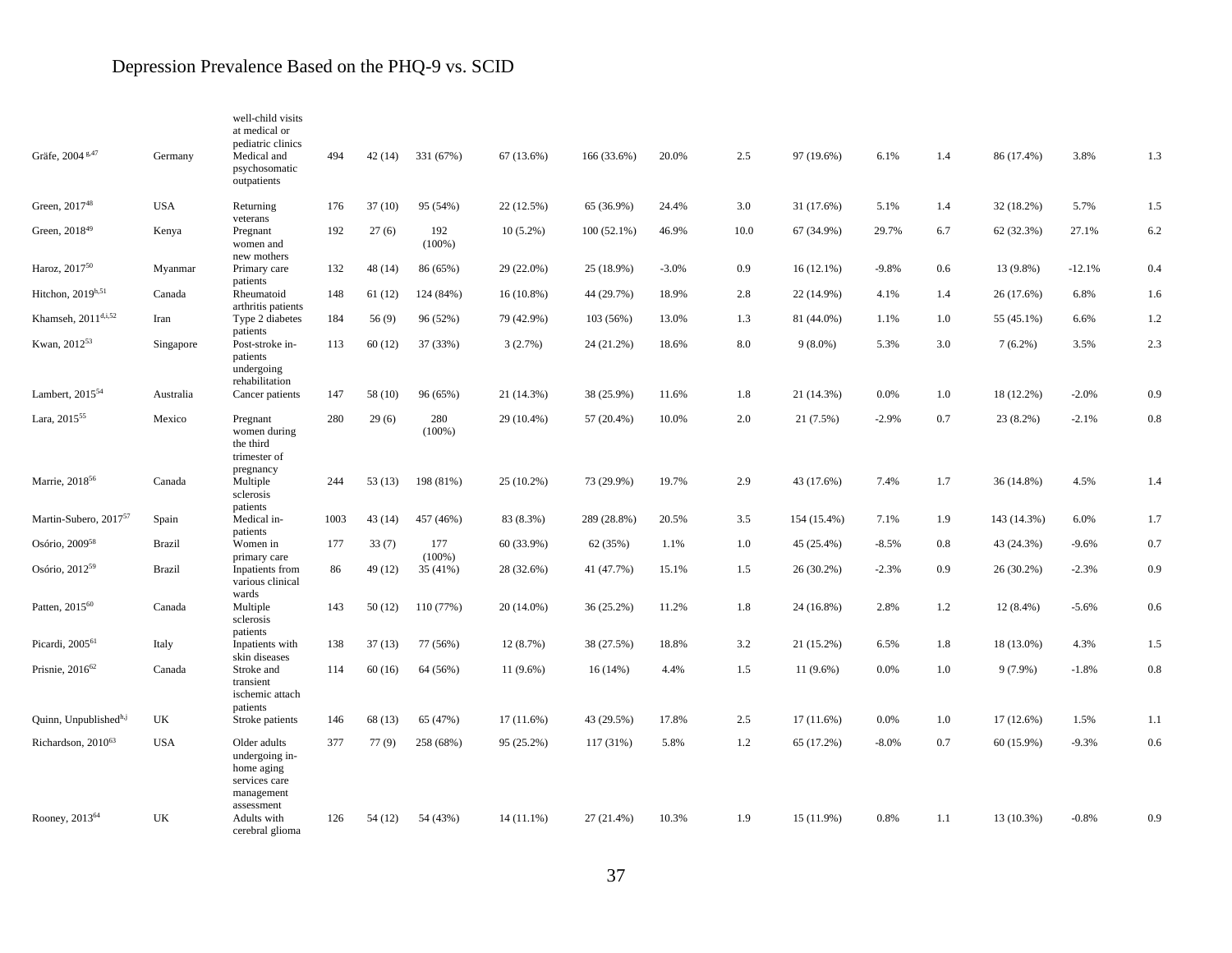| Shinn, 2017 <sup>k,65</sup>                                                                             | <b>USA</b>  | Cancer patients                                                                 | 139  | 59(11)  | 139<br>$(100\%)$ | $12(8.6\%)$  | 24 (17.3%)  | 8.6%    | 2.0 | 11 (7.9%)   | $-0.7%$  | 0.9 | $8(6.5\%)$  | 2.4%                     | 1.6    |
|---------------------------------------------------------------------------------------------------------|-------------|---------------------------------------------------------------------------------|------|---------|------------------|--------------|-------------|---------|-----|-------------|----------|-----|-------------|--------------------------|--------|
| Sidebottom, 2012 <sup>1,66</sup>                                                                        | <b>USA</b>  | Pregnant<br>women                                                               | 246  | 25(5)   | 246<br>$(100\%)$ | 12 (4.9%)    | 59 (24%)    | 19.1%   | 4.9 | 32 (13.0%)  | 8.1%     | 2.7 | 32 (13.0%)  | 8.1%                     | 2.7    |
| Simning, 2012 <sup>67</sup>                                                                             | <b>USA</b>  | Older adults<br>living in public<br>housing                                     | 190  | 68(7)   | 110 (58%)        | $10(5.3\%)$  | 25 (13.2%)  | 7.9%    | 2.5 | $11(5.8\%)$ | 0.5%     | 1.1 | 9(4.7%)     | $-0.5%$                  | 0.9    |
| Spangenberg, 2015 <sup>68</sup>                                                                         | Germany     | Primary care<br>patients                                                        | 160  | 72(6)   | 97 (61%)         | $1(0.6\%)$   | $9(5.6\%)$  | 5.0%    | 9.0 | $4(2.5\%)$  | 1.9%     | 4.0 | 4(2.5%)     | 1.9%                     | 4.0    |
| Turner, 2012 <sup>69</sup>                                                                              | Australia   | Stroke patients                                                                 | 72   | 67(13)  | 34 (47%)         | 13 (18.1%)   | 22 (30.6%)  | 12.5%   | 1.7 | 12(16.7%)   | $-1.4%$  | 0.9 | 9(12.5%)    | $-5.6%$                  | 0.7    |
| Turner, Unpublished <sup>h</sup>                                                                        | Australia   | Cardiac<br>rehabilitation<br>patients                                           | 51   | 60(12)  | 7(14%)           | $4(7.8\%)$   | $6(11.8\%)$ | 3.9%    | 1.5 | $2(3.9\%)$  | $-3.9%$  | 0.5 | $2(3.9\%)$  | $-3.9%$                  | 0.5    |
| Vöhringer, 2013 <sup>a,33</sup>                                                                         | Chile       | Primary care<br>patients                                                        | 190  | 50 (17) | 143 (75%)        | 59 (31.1%)   | 85 (44.7%)  | 13.7%   | 1.4 | 54 (28.4%)  | $-2.6%$  | 0.9 | $\sim$      | $\hspace{0.05cm} \ldots$ | $\sim$ |
| Wagner, 2017b,70                                                                                        | <b>USA</b>  | Patients starting<br>radiotherapy for<br>the first<br>diagnosis of<br>any tumor | 54   | 59(11)  | 38 (69%)         | $6(4.3\%)$   | $13(5.3\%)$ | 0.9%    | 1.2 | $7(2.8\%)$  | $-1.5%$  | 0.7 | $6(2.4\%)$  | $-1.9%$                  | 0.6    |
| Williams, $201271$                                                                                      | <b>USA</b>  | Parkinson's<br>Disease patients                                                 | 235  | 66(10)  | 76 (32%)         | $61(26.0\%)$ | 47 (20.0%)  | $-6.0%$ | 0.8 | $17(7.2\%)$ | $-18.7%$ | 0.3 | $17(7.2\%)$ | $-18.7%$                 | 0.3    |
| Wittkampf, 2009b,72                                                                                     | Netherlands | Primary care<br>patients at risk<br>for depression                              | 260  | 51 (12) | 175 (64%)        | 45(11.6%)    | 90 (22.2%)  | 10.6%   | 1.9 | 49 (11.6%)  | 0.0%     | 1.0 | 44 (10.4%)  | $-1.2%$                  | 0.9    |
| Studies from IPDMA that used other Semi-structured Interviews and were Included in Sensitivity Analyses |             |                                                                                 |      |         |                  |              |             |         |     |             |          |     |             |                          |        |
| Liu, $2011^{\mathrm{m},73}$                                                                             | Taiwan      | Primary care<br>patients                                                        | 1532 | 53(19)  | 933 (61%)        | 50 (3.3%)    | 133 (8.7%)  | 5.4%    | 2.7 | 46 (3.0%)   | $-0.3%$  | 0.9 | 50 (3.3%)   | 0.0%                     | 1.0    |
| McGuire, $2013^{n,74}$                                                                                  | <b>USA</b>  | Acute coronary<br>syndrome                                                      | 100  | 63(12)  | 31 (31%)         | $9(9.0\%)$   | 25 (25.0%)  | 16.0%   | 2.8 | 13 (13.0%)  | 4.0%     | 1.4 | 12 (12.0%)  | 3.0%                     | 1.3    |

Twist, 2013b,c,m,o,75 UK Type 2 diabetes outpatients 360 56 (11) 172 (45%) 80 (7.4%) 178 (14.8%) 7.4% 2.0 112 (9.3%) 1.9% 1.3 97 (8.2%) 0.7% 1.1

<sup>a</sup>Study did not provide item-level data necessary to determine classification based on the PHQ-9 diagnostic algorithm

<sup>b</sup>Sampling weights were applied. Counts are based on actual numbers, whereas percentages are weighted

inpatients

<sup>c</sup>1 participant missing data for age

<sup>d</sup>10 participants missing data for age

<sup>e</sup>1 participant missing data for both age and sex

<sup>f</sup>2 participants missing data for age

<sup>g</sup>21 participants missing data for age

<sup>h</sup>Unpublished at the time of electronic database search

<sup>1</sup>62 participants missing data to determine classification based on the PHQ-9 diagnostic algorithm

<sup>j2</sup> participants missing data for age, 7 participants missing data for sex, 10 participants missing data for sex, 10 participants missing data for sex, 10 participants missing data for age, sex and diagnostic algorithm

<sup>k</sup>2 participants missing data for age, 14 participants missing data to determine classification based on the PHQ-9 diagnostic algorithm, and 1 participant missing data for age and diagnostic algorithm

<sup>1</sup>4 participants missing data for age

<sup>m</sup>Diagnostic interview: Schedules for Clinical Assessment in Neuropsychiatry

<sup>n</sup>Diagnostic interview: Depression Interview and Structured Hamilton

<sup>o</sup>8 participants missing data to determine classification based on the PHQ-9 diagnostic algorithm

**Abbreviations**: DA+: positive classification based on PHQ-9 diagnostic algorithm